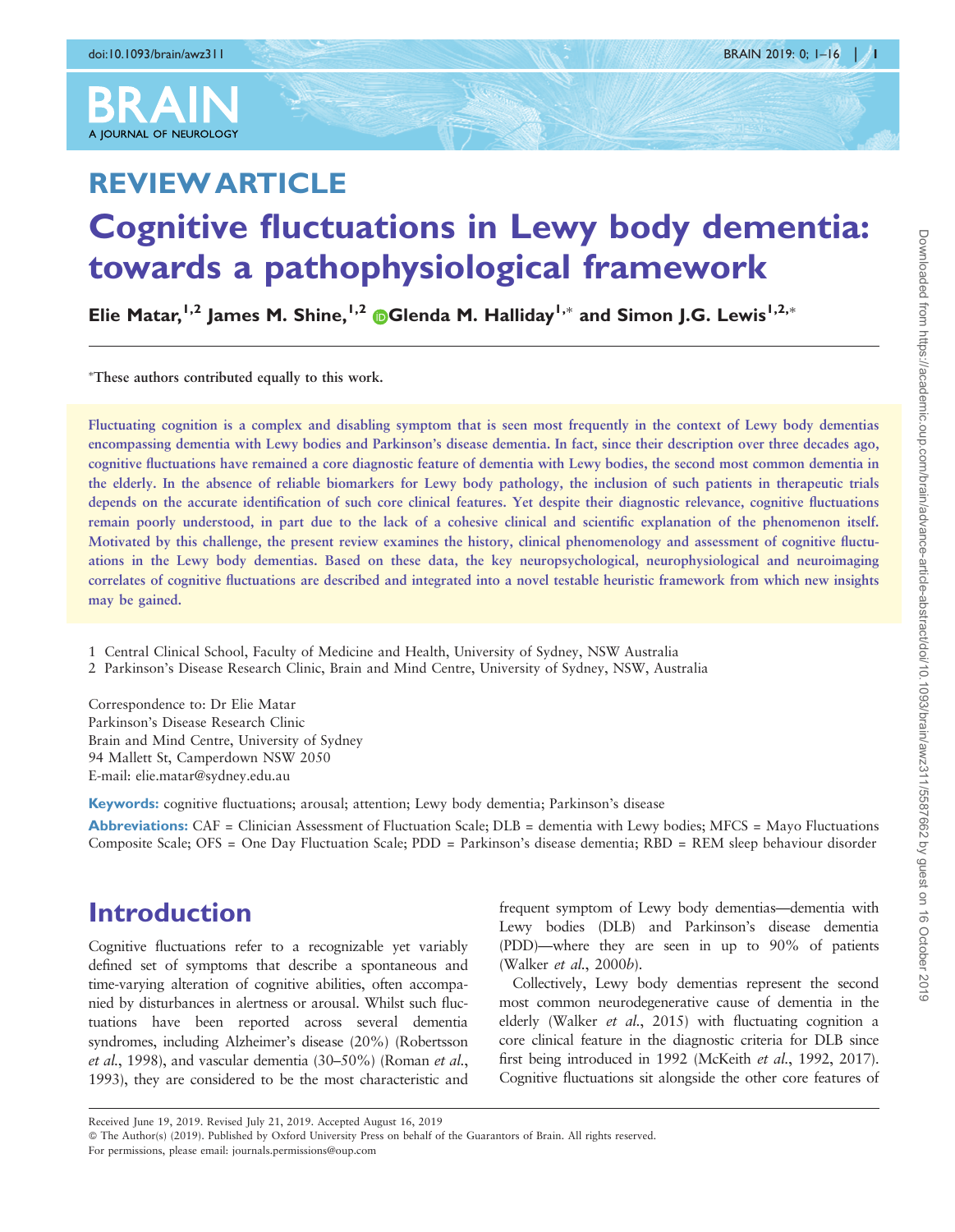DLB, namely visual hallucinations, parkinsonism and the more recently introduced feature of REM sleep behaviour disorder (RBD; [McKeith](#page-14-0) et al., 1992, [2017\)](#page-14-0). Traditionally, the diagnosis of PDD represents a dementia syndrome that shares the same clinical profile, being distinguished from DLB if the motor symptoms precede the dementia by an artificially defined period of 12 months or more ([McKeith](#page-14-0) et al., 2017; but see [Postuma](#page-14-0) et al., 2015; Boeve et al.[, 2016\)](#page-13-0). Although the clinical entities of DLB and PDD follow differing clinical trajectories, both converge on a common neuropathological endpoint characterized by neuronal inclusions of  $\alpha$ -synuclein aggregates distributed extensively throughout cortical and subcortical structures [\(Walker](#page-15-0) et al., 2015) coupled with a varying degree of concomitant Alzheimer pathology, which is typically greater in DLB (Tsuboi et al.[, 2007](#page-15-0); [Jellinger](#page-13-0) [and Korczyn, 2018\)](#page-13-0). That cognitive fluctuations occur in high rates in both disorders has suggested a fundamental association between their clinical expression and the pathology of Lewy body dementias. Accordingly, fluctuations have and continue to be most studied in the context of PDD and DLB.

Despite the early recognition and consensus regarding its diagnostic significance, 'fluctuating cognition' remains arguably one of the most evasive and least understood symptoms of the Lewy body dementias. This is reflected both in the paucity of reproducible objective biomarkers and the relative absence of new insights over the last decade that have moved forward our understanding of the underlying pathophysiology. We argue that this in part relates to the need for an integrative theoretical framework for understanding this phenomenon to inform and test hypotheses, constrain predictions and help contextualize the significance of new findings (see [Muthukrishna and Henrich, 2019\)](#page-14-0). To develop such a framework, we review and integrate relevant studies from citation lists from landmark studies and from a systematic search of all articles generated in PubMed and Embase, using the search terms 'Dementia' and/or 'Lewy bod\*', 'fluctuation\*'.

## Semiology of cognitive fluctuations

The most current diagnostic criteria for DLB define fluctuations as deficits in cognitive performance or daily functioning that alternate with periods of normal or close-to normal functioning [\(McKeith](#page-14-0) et al., 2017). Fluctuating symptoms are permitted to occur anywhere along a spectrum of reduced responsiveness, through to global and dramatic changes in function affecting speech, memory or behaviour.

Variations in attention and alertness are emphasized and have been proposed to underlie fluctuations in the other cognitive domains ([McKeith](#page-14-0) et al., 1996; [Walker](#page-15-0) et al., [2000](#page-15-0)a). Along this spectrum are caregiver reports of 'staring spells'—episodes where the patient appears 'blank', 'vague' and momentarily 'unresponsive', whilst still seeming to be awake ([McKeith](#page-14-0) et al., 1992, [1996](#page-14-0)). These self-limiting episodes, which bear some semblance to absence seizures, commonly last in the order of seconds to minutes but can be more prolonged. Unlike seizures, carers can often interrupt these episodes, for instance by calling out to the patient. Likewise, the temporary functional loss seen in fluctuations occasionally triggers investigation for and misdiagnosis with transient ischaemic attacks. As a differentiator, it is worth noting that acute motor or sensory changes and visual loss have not been reported to occur with cognitive fluctuations.

Disturbances in arousal have also more recently been emphasized as an integral component to fluctuations and have been shown by several studies to be the most differentiating characteristic of fluctuations in DLB [\(Ferman](#page-13-0) et al., [2004](#page-13-0); Lee et al.[, 2014\)](#page-14-0). Impaired arousal can take the form of intermittent or pervasive drowsiness and lethargy (despite getting enough sleep the night before) and frank hypersomnolence with periods of daytime sleep ([Ferman](#page-13-0) et al., 2004). Transient confusion on waking may be part of this symptom complex [\(McKeith](#page-14-0) et al., 1996), often exacerbated by unstimulating environments or poor sleep. Notably, 'periods of lucidity' may coincide with novel or stimulating environments (e.g. a medical clinic), which can confound formal cognitive testing. Fluctuations do not tend to have a strict diurnal rhythm, and clinicians should be mindful of differentiating regular nocturnal variations from the 'sun-downing' typically seen in many forms of dementia [\(Bachman and](#page-12-0) [Rabins, 2006\)](#page-12-0).

The periodicity of fluctuations is highly variable ranging from short episodes (seconds, minutes and hours) through to longer periods (over days or weeks). Indeed, in the earlier descriptions, even monthly variations were allowed [\(McKeith](#page-14-0) et al., 1996). Thus, the examining physician should be mindful of potential fluctuations in performance both within a single interview and between interviews. Whether variations in periodicity and/or severity occur within or between individuals has not been rigorously studied though it is presently accepted that multiple forms may exist within the same individual and indeed evolve with duration and severity of the disease.

Fluctuations are diagnosed either by direct observation or more commonly in interview with a reliable informant. Several semi-structured questionnaires have been developed to extract the features of fluctuations discussed above during the interview or examination ([Walker](#page-15-0) et al., [2000](#page-15-0)a; [Ferman](#page-13-0) et al., 2004; Lee et al.[, 2014\)](#page-14-0). Capturing variations in attentional performance objectively through repeated neuropsychometric measurement with standard or computer-based tasks is also an accepted method of diagnosing fluctuations (discussed below). The present diagnostic criteria require the documented use of at least one of these assessment methods to justify the presence of fluctuations. However, either due to impracticalities of testing, or more often, unfamiliarity with these instruments, formal assessment of fluctuations outside of research settings or dedicated specialist practices, remains limited.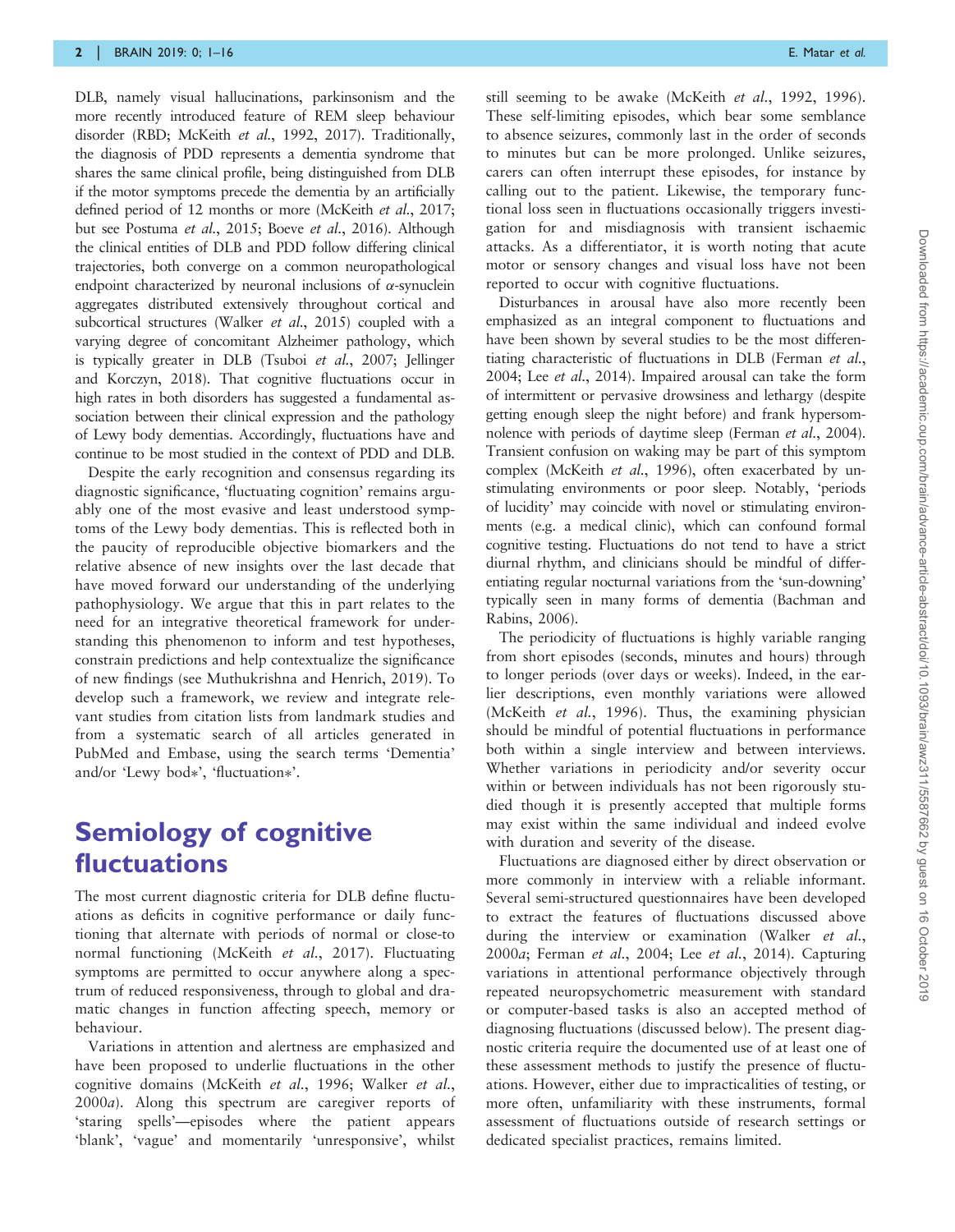## Measurement of fluctuations in the clinic

With increasing acceptance and application of the DLB consensus criteria, questionnaires were developed to operationalize the rich descriptions of cognitive fluctuations for use in diagnostic and research settings (Lee et al.[, 2012](#page-14-0)). So far four separate scales have been introduced for this purpose and remain the most common method of detecting and quantifying fluctuations. These include the Clinician Assessment of Fluctuation (CAF) scale and the One Day Fluctuation Scale (OFS) ([Walker](#page-15-0) et al., 2000a); the Mayo Fluctuations Composite Scale (MFCS; [Ferman](#page-13-0) et al., 2004); and the Dementia Cognitive Fluctuation Scale (DCFS) ([Lee](#page-14-0) et al.[, 2014\)](#page-14-0). Although the scales differ slightly in their emphasis on aspects of the phenomenology, all have shown to have good utility in detecting fluctuations and discriminating Lewy body dementia from other forms of dementia. [Table 1](#page-3-0) summarizes the main features of these questionnaires.

Several important insights have been gained about fluctuations through the development of the scales above. The parametrization of this symptom by the CAF and OFS permitted, for the first time, the ability to explore associations between fluctuations and other clinical, neuropsychological and neuroimaging measures discussed below. The scales also furthered our understanding of the clinical phenomenology associated with fluctuations in Lewy body dementias as compared to other disorders. Using the CAF and OFS, [Bradshaw](#page-13-0) et al. (2004) concluded that fluctuations in DLB, which often took the form of spontaneous internally driven interruptions of awareness and attention, differed qualitatively from the more 'situational' fluctuations described in Alzheimer's disease that tended to represent more the unmasking of pre-existing impairments by the cognitive demands of the immediate environment ([Bradshaw](#page-13-0) et al., 2004). Additionally, the MFCS and DCFS, which were designed specifically to identify differentiating features, emphasized the relevance of disturbances in arousal as a defining and likely biologically relevant feature of fluctuations in Lewy body dementias. Finally, common to all questionnaires was their ability to reinforce, either by way of severity, frequency or associated symptoms, a prominence of cognitive fluctuations in Lewy body disorders.

### Challenges in quantifying fluctuations using questionnaires

Although useful, limitations within the existing scales have arguably affected the translation of the above insights into an understanding of the neural and biological correlates of fluctuations. Some of these relate to the intrinsic problems associated with use of questionnaire and caregiver reporting, which are vulnerable to many potential sources of bias including the informant's ability to observe and recall such

episodes and subjective judgements about what constitutes a change in their baseline (Lee et al.[, 2012](#page-14-0)). It is also often practically difficult to delineate non-neurological factors that may account for variability in performance perceived as fluctuations by the caregiver such as concurrent illness, social stressors, time spent in unfamiliar environments, cognitively demanding situations and fatigue [\(Ferman](#page-13-0) et al., [2004](#page-13-0)).

It is relevant to note that all of these scales were designed with practical considerations in mind to assist clinicians in the diagnosis of fluctuations and to help differentiate DLB from other forms of dementia. This process necessarily introduces a degree of artificiality that limits the extent to which the responses on questionnaires can represent the true extent of the phenomenon and consequently its underlying mechanisms. For example, the quantification of fluctuation severity using the CAF relies on the product of duration and frequency. Accordingly, fluctuations of short duration  $(< 5$  min) occurring several times throughout the day achieves the same score compared to a daily episode of confusion occurring once a month. Yet it could be argued that these two extremes could be represented by different pathological processes that would require different methods of objective testing. Limiting the resolution of fluctuation frequency on the CAF to 'daily' introduces ceiling effects that fail to capture variance in subjects who fluctuate many times a day. The OFS on the other hand, restricts questioning to symptoms experienced in the last 24 h and thus may under-represent patients who fluctuate less frequently than daily. Furthermore, the OFS includes a number of non-specific symptoms that may overlap with other common elderly syndromes (e.g. falls) and thus may be accounted for by factors unrelated to fluctuations such as visual impairment, infection and polypharmacy. The MFCS and clinician version of the DCFS, while robust in being able to distinguish DLB fluctuations from other dementias, restricts the aspects of fluctuations being assessed to just a few of the discriminating features. This lack of granularity may therefore mask meaningful variance within DLB subjects that may correlate with objective markers.

These limitations demonstrate the challenges of clinically detecting and quantifying fluctuations and reinforces the need for objective markers. It is also clear that to move towards such markers, new research-oriented instruments will be needed. Ideally such instruments will need to be grounded in a sensible theoretical framework that integrates key findings of fluctuations from the clinical descriptions and scales above with emerging evidence from the neuropsychological, physiological and imaging studies evaluated below.

## Correlates of fluctuations: insights into mechanisms?

Neuropsychological and electrophysiological signatures of fluctuations have been proposed [\(Tables 2](#page-5-0) and [3](#page-6-0)) and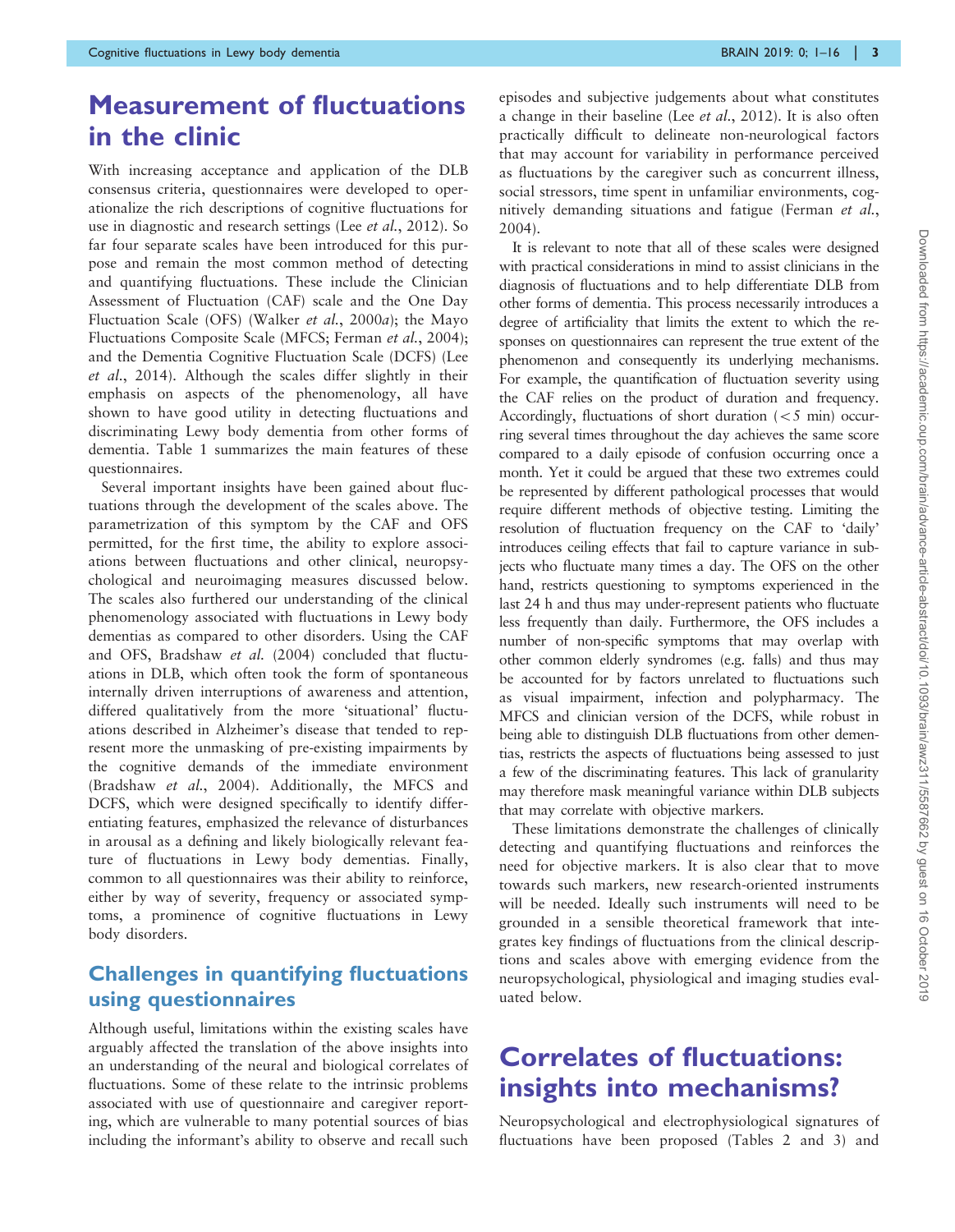<span id="page-3-0"></span>

| Questionnaire                                                           | <b>Description</b>                                                                                                                                                                                                                                                 | Utility                                                                                                                                                                                                                                                                                                                                                      | Limitations                                                                                                                                                                                                                                                                                                                   |
|-------------------------------------------------------------------------|--------------------------------------------------------------------------------------------------------------------------------------------------------------------------------------------------------------------------------------------------------------------|--------------------------------------------------------------------------------------------------------------------------------------------------------------------------------------------------------------------------------------------------------------------------------------------------------------------------------------------------------------|-------------------------------------------------------------------------------------------------------------------------------------------------------------------------------------------------------------------------------------------------------------------------------------------------------------------------------|
| Clinician Assessment of Fluctuation scale<br>(CAF) Walker et al. (2000) | duration of events are<br>enced clinician in presence of informant.<br>Short four-item scale conducted by experi-<br>Measures presence of fluctuating confu-<br>impaired conciouscness.<br>rated and multiplied to give total score.<br>Frequency and<br>sion and  | ficity = $77\%$ ). Time-efficient and easy to<br>ures. Good discrimination between DLB<br>$81\%$ , specificity = 92%); and DLB and vas-<br>cular dementia (sensitivity = 64%, speci-<br>and electrophysiological fluctuation meas-<br>Score correlates with neuropsychological<br>and Alzheimer's disease (sensitivity =<br>administer in clinical settings. | not distinguish between types of<br>Need to be scored by an experienced<br>which are limited in resolution-does<br>clinician. Responses subjective and<br>pendent on frequency and duration,<br>therefore heavily dependent on inform-<br>ant interpretation. Assumes severity de-<br>fluctuations.                           |
| One Day Fluctuation Scale (OFS) Walker<br>et al. (2000)                 | assessing confusional behaviour over the<br>Seven-item scale conducted with informant<br>attention, disorganized thinking, altered<br>and<br>last 24 h - falls, fluctuation, drowsiness,<br>consciousness,<br>communication.<br>ð<br>level                         | ment (>90%) with CAF. Good discrimin-<br>Correlates with neuropsychological and<br>ation. Good internal consistency. Does<br>ation from controls (sensitivity = 93%,<br>electrophysiological measures of fluctu-<br>not require clinician rater. Good agree-                                                                                                 | certain. May fail to capture fluctuations<br>Features are not specific to DLB and can<br>be seen in other dementias and geriat-<br>ric syndromes. Inter-rater reliability un-<br>that occur less frequently but may<br>occur over longer time scales.                                                                         |
| Score<br>Composite<br>(MFCS) Ferman et al. (2004)<br>Mayo Fluctuation   | Four-item informant-based composite scale<br>naire to differentiate DLB from<br>ness and lethargy; (ii) daytime sleep $\geq 2$ h; (iii) staring into space for long per-<br>distilled from original 19-item question-<br>Alzheimer's disease. Included (i) drowsi- | specificity = $87\%$ ).<br>Score $\geqslant$ 3 discriminates between DLB<br>dated in separate cohort. Does not<br>Good test-retest reliability. Convergent<br>validity with related scales. Cross-vali-<br>63%, specificity = 88%), PPV = 83%.<br>versus Alzheimer's disease (sensitivity =<br>need experienced clinician rater.                             | not directly address phenomenology of<br>clinician diagnosis of fluctuations. Does<br>Did not correlate with unstandardized<br>cessarily concordant with severity. No<br>fluctuations themselves. Score not ne-<br>information on frequency.                                                                                  |
| Dementia cognitive fluctuation scale<br>(DCFS) Lee et al. (2014)        | scales. Each item scored to a 5-point<br>ness, communication) derived from above<br>17-item test across four<br>domains (confusion, sleep, daytime alert-<br>iods; (iv) illogical flow of ideas.<br>Informant-based 17-item test ac<br>scale.                      | Reasonable discrimination between de-<br>Discriminative items between dementia<br>79-80%, specificity = $74-79\%$ ). Good<br>subtypes consistent with MFCS.<br>mentias of these items (sensitivity =<br>test-retest and inter-rater reliability                                                                                                              | to MFCS, discriminability may not relate<br>Lengthy to administer. Captures various<br>clinical features of DLB and so similar<br>Fluctuations included in core features<br>with objective measures of fluctuations<br>of DLB cohort. Convergent validity<br>to nature of fluctuations themselves.<br>yet to be demonstrated. |
| PPV = positive predictive value.                                        |                                                                                                                                                                                                                                                                    |                                                                                                                                                                                                                                                                                                                                                              |                                                                                                                                                                                                                                                                                                                               |

Table | Measurement of fluctuations through semiquantitative scales Table 1 Measurement of fluctuations through semiquantitative scales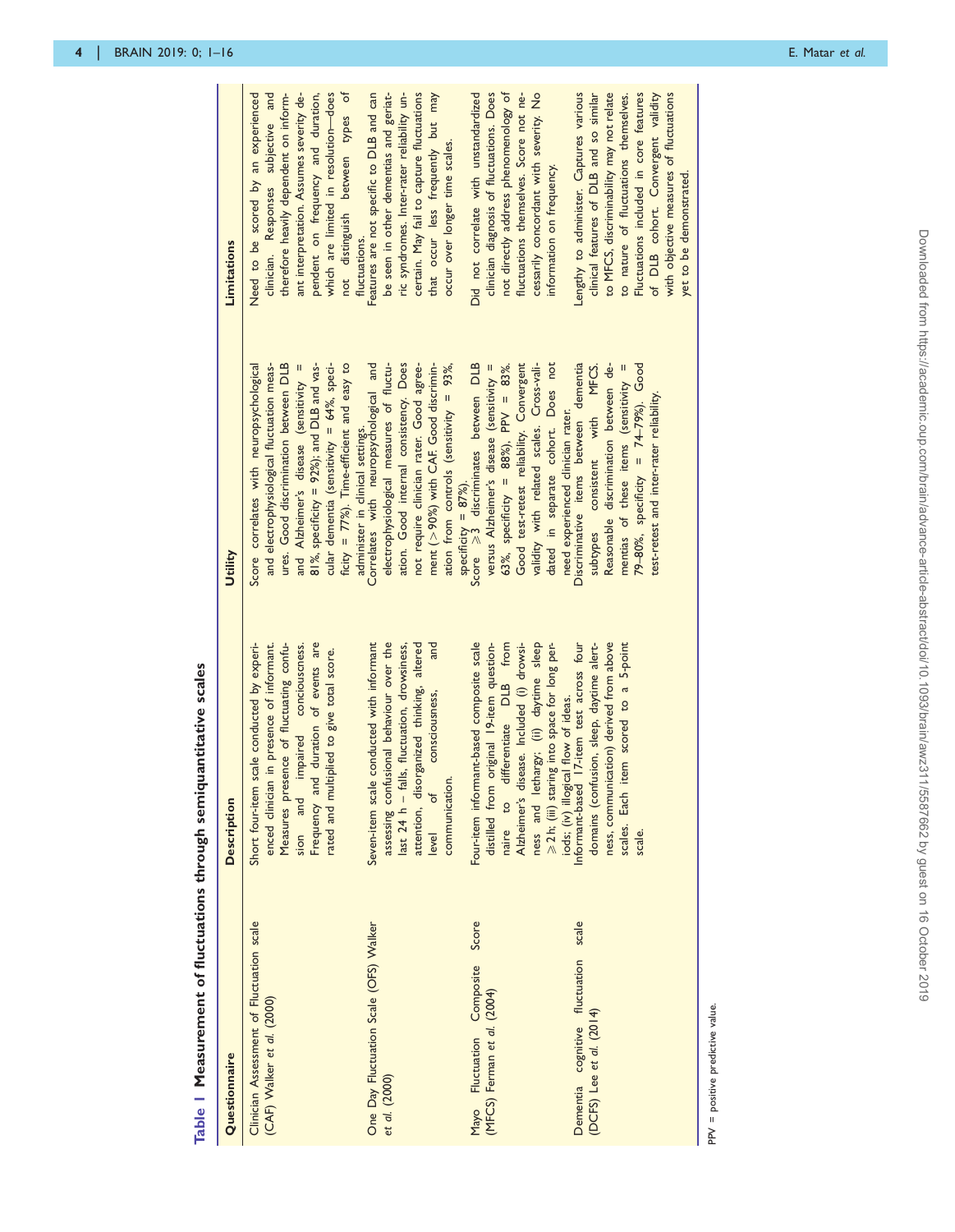various brain regions and networks implicated in the generation of cognitive fluctuations [\(Table 4\)](#page-7-0). Based on the clinical descriptors above, we find it possible to empirically derive a set of key insights into fluctuations that are supported by these studies of objective correlates (summarized in [Fig. 1](#page-8-0)). Such insights, we argue, should be accounted for in any comprehensive mechanistic model of fluctuations. In this section we present these tenets and the corresponding evidence.

### Disrupted attentional processing is an early and sensitive feature of fluctuations

Patients with DLB exhibit pronounced impairments in tasks of attention, visuospatial and executive function relative to Alzheimer's disease, Parkinson's disease and controls ([Collerton](#page-13-0) et al., 2003; [Bradshaw](#page-13-0) et al., 2004). This distinctive profile supported the early notion that fluctuations could be assessed through formal neuropsychological testing of these domains [\(Table 2](#page-5-0)).

Successful attempts to characterize fluctuations by neuropsychometric means have primarily involved the use of computerized batteries looking at serial measures of attentional performance [\(Walker](#page-15-0) et al., 2000c; [Ballard](#page-12-0) et al.,  $2001c$  $2001c$ ). Higher variability, defined as the standard deviation in response time within and between repeated administrations of either a choice reaction time (CRT), simple reaction time (SRT) and digit vigilance (VIG) has been shown to be consistently greater in DLB (and PDD) than other forms of dementia [\(Walker](#page-15-0) et al., 2000b, c). Despite relying on motor output, these measures have been found to be independent of disease duration, parkinsonism and baseline reaction time. Moreover, the specificity of attentional variability for DLB, as opposed to Alzheimer's disease, has been found to be greatest in the early stages of the condition ([Ballard](#page-12-0) et al., 2001a).

Across-trial variability in all three of these attentional tasks (CRT, SRT and VIG) has shown significant associations with performance on the CAF, thus demonstrating a degree of convergent validity between clinical and neuropsychological measures of attention [\(Walker](#page-15-0) et al., 2000b; [Ballard](#page-12-0) et al., 2001b). Although variability in other cognitive domains, such as verbal or visuospatial function, have also been demonstrated in DLB, these measures were not as strongly or significantly correlated with the CAF, hence favouring attention as the most sensitive domain to be affected by fluctuations [\(Ballard](#page-12-0) et al., 2001c).

The validity of attentional disruption as a physiologically relevant feature of fluctuations is also supported by convergent neurophysiological changes demonstrated using EEG. In the initial studies of formal attentional testing to characterize fluctuations, CRT variability was found to strongly correlate with mean spectral frequency variability on EEG ([Walker](#page-15-0) et al., 2000a). This, and other electrophysiological markers of fluctuations discussed in more detail below, support a relationship between fluctuations, attentional variability and electrocortical instability.

### Fluctuations occur over multiple time scales

Apart from clinical observations, several objective measures of fluctuations have been proposed that emphasize the range of timescales over which cognitive fluctuations occur. Studies of electrocortical activity in DLB provide the most convincing evidence of physiological changes occurring over short (millisecond–second) intervals as potential correlates of fluctuations (for a summary of electrophysiological correlates of fluctuations, see [Table 3\)](#page-6-0).

Consistent electrophysiological changes had already been demonstrated to have predictive and diagnostic value in separating DLB from other dementias (Briel et al.[, 1999;](#page-13-0) [Bonanni](#page-13-0) et al., 2008). Widespread delta  $(< 4$  Hz) and theta (4–7 Hz) power coherence across the scalp and the presence of temporal lobe slow-waves and sharp transients has been repeatedly shown to be higher in DLB (and PDD) compared to Alzheimer's disease patients (Briel [et al.](#page-13-0), [1999](#page-13-0); [Doran and Larner, 2004](#page-13-0); Kai et al.[, 2005;](#page-14-0) [Andersson](#page-12-0) et al., 2008; [Bonanni](#page-13-0) et al., 2008). Recent sophisticated approaches, such as network analyses of EEG connectivity, have continued to unveil unique electrophysiological differences in DLB [\(Dauwan](#page-13-0) et al., 2016; [Babiloni](#page-12-0) et al., 2018; Peraza et al.[, 2018](#page-14-0)).

EEG studies focusing on fluctuations specifically have found that variability in the dominant frequency band may underlie or serve as a surrogate marker of current cognitive fluctuations in individuals, findings that correlate with the CAF scale as well as with neuropsychometric measures of attentional variability [\(Walker](#page-15-0) et al., 2000b, [c](#page-15-0); [Onofrj](#page-14-0) et al., 2003; [Bonanni](#page-13-0) et al., 2008; [Stylianou](#page-15-0) et al., [2018](#page-15-0)). Differences in methodology aside, these EEG studies have all been able to link variations in cortical rhythms over timescales of seconds to the reporting of fluctuations, resulting in the incorporation of EEG as a potential biomarker into the most recent consensus criteria [\(McKeith](#page-14-0) et al.[, 2017\)](#page-14-0). However, whether this state of electrocortical activity represents a form of fluctuations occurring at the neuronal population level or a predisposing biological state for overt behavioural fluctuations remains unknown. Either way, these studies suggest that a mechanistic account of fluctuations needs to incorporate variations in cortical activity occurring over short timescales.

Objective measures of fluctuations occurring over longer timescales using neuropsychological testing have also been reported. First, studies involving computerized attentional tasks have found that significant variations in DLB patient responses can be observed within a 90-s testing paradigm, but also between testing periods separated by 1 h and even 1 week [\(Walker](#page-15-0) et al., 2000b; [Ballard](#page-12-0) et al., 2002). This variation in performance discriminated between DLB and other dementias as well as correlating with clinical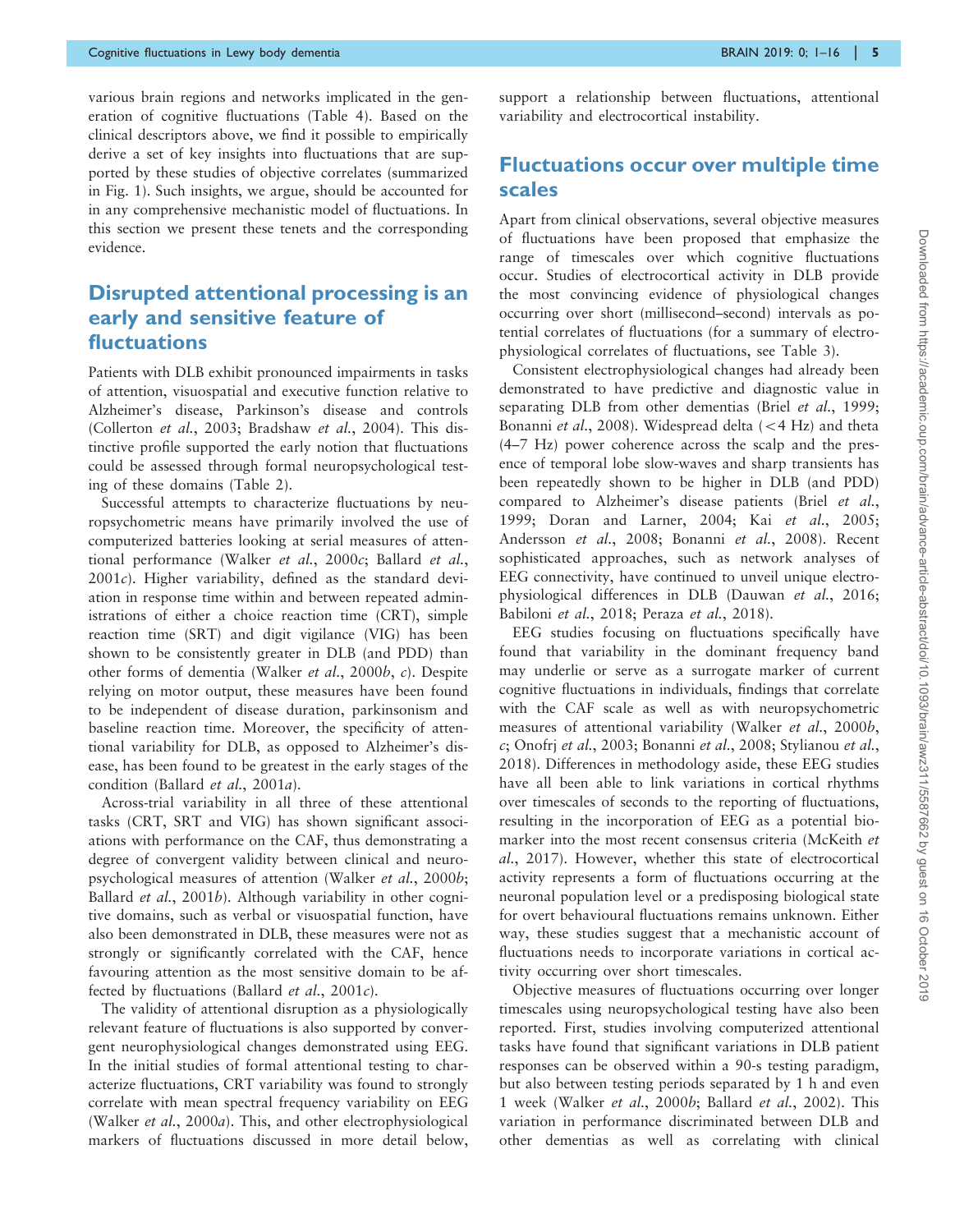<span id="page-5-0"></span>

| Table 2 Neuropsychometric measurement of fluctuations            |                                                                                                                                                                                                                              |                                                                                                                                                                                          |                                                    |
|------------------------------------------------------------------|------------------------------------------------------------------------------------------------------------------------------------------------------------------------------------------------------------------------------|------------------------------------------------------------------------------------------------------------------------------------------------------------------------------------------|----------------------------------------------------|
| Neuropsychological task                                          | <b>Description</b>                                                                                                                                                                                                           | Correlation with other fluctuation<br>measurements                                                                                                                                       | Reference                                          |
| Choice reaction time (CRT)                                       | Subjects required to press one of two but-<br>to the same cue dis-<br>tons corresponding                                                                                                                                     | Within and between (>1 week) trial vari-<br>ability (SD) correlates with CAF and OFS.                                                                                                    | Walker et al. (2000a), Ballard et al.<br>(2001c)   |
| Digit vigilance task (VIG)                                       | press a button when<br>Series of numbers displayed sequentially<br>a specific number is displayed.<br>on-screen. Subjects<br>played on-screen.                                                                               | trial variability (SD) correlates with CAF<br>Within and between (2-3 days to 1 week)<br>and OFS.                                                                                        | Walker et al. (2000), Ballard et al.<br>(2001a, b) |
| Simple reaction time (SRT)                                       | Subject presses button as soon as a cue is<br>shown on-screen.                                                                                                                                                               | I week) variability (SD and CoV) correl-<br>Within and between trial (three trials over<br>ates with CAF.                                                                                | Ballard (2001a, b)                                 |
| Digit span                                                       | Patient asked to repeat back string of<br>Series of digits read aloud to patient with<br>progressively increasing difficulty (length).<br>digits in forward or reverse order.                                                | over 48 h correlated with MFCS rating<br>Variability (CoV) in digit span conducted<br>of fluctuations.                                                                                   | Bliwise et al. (2014)                              |
| Immediate and delayed verbal<br>recognition                      | Twelve words presented initially. Subject<br>to recognize original<br>words from separate list with distractors.<br>asked subsequently                                                                                       | Between-trial (three trials over I week)<br>variability (SD and CoV) correlates with<br>ZAF.                                                                                             | Ballard et al. (2001a)                             |
| Numeric working memory                                           | Three digits presented initially. Subject<br>to recognize original<br>digits from separate list with distractors.<br>asked subsequently                                                                                      | Between-trial (three trials over I week)<br>variability (SD and CoV) correlates with<br><b>EKE</b>                                                                                       | Ballard et al. (2001a)                             |
| State Examination<br>Mini-Mental<br>(MMSE)                       | cohort. Fluctuations estimated from<br>of subject specific<br>Linear trajectory of global cognitive decline<br>based on MMSE over years calculated<br>model for DLB<br>from linear mixed<br>standard deviation<br>residuals. | Fluctuations in global cognition correlate<br>Alzheimer's disease pathology and infarct<br>with neocortical Lewy body pathology<br>after adjusting for age, sex, education,<br>pathology | Schneider et al. (2012)                            |
| $\text{CoV}$ = coefficient of variance: SD = standard deviation. |                                                                                                                                                                                                                              |                                                                                                                                                                                          |                                                    |

 $CoV = coefficient of variance; SD = standard deviation$ .  $\frac{1}{2}$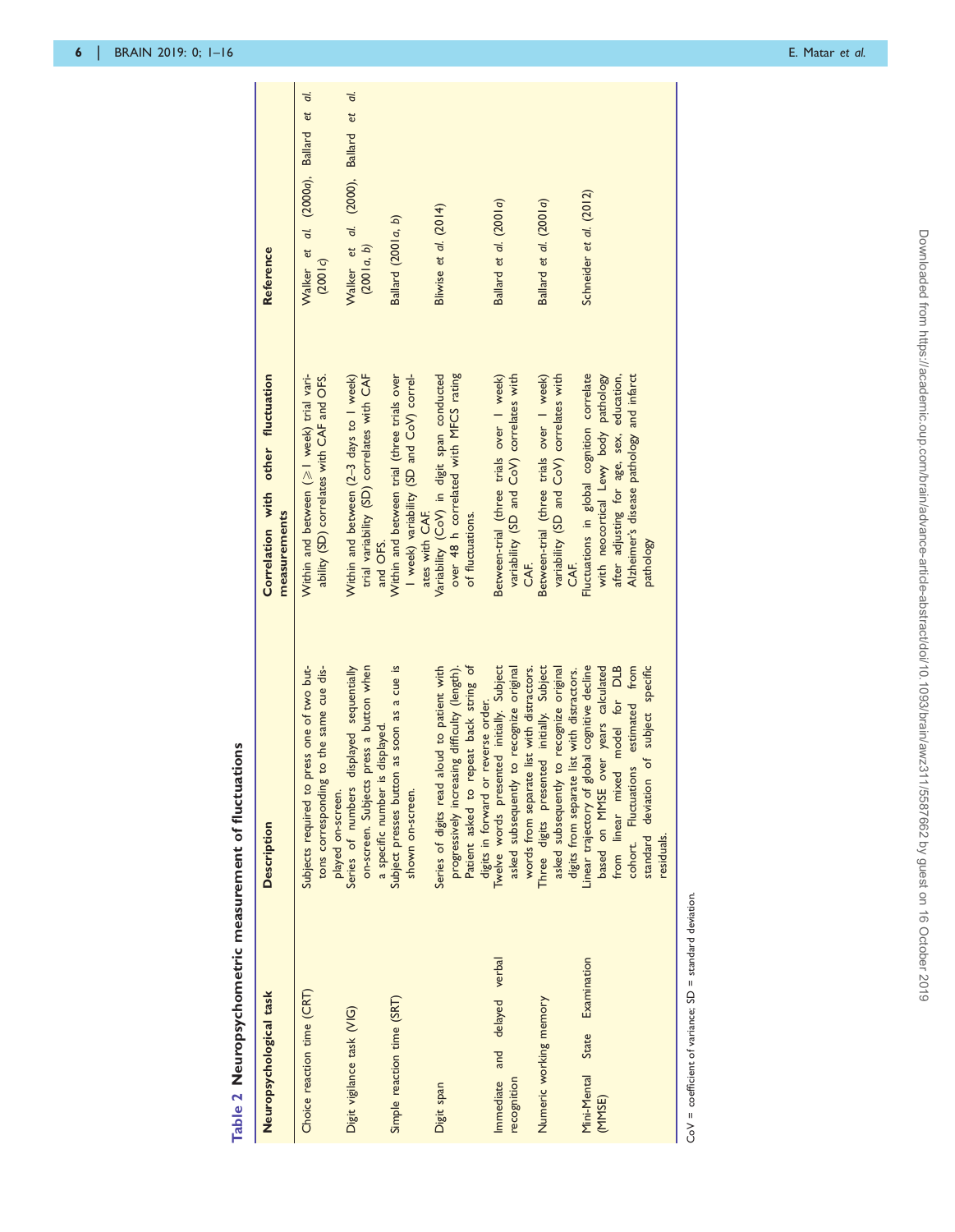| <b>Modality</b>                       | <b>Correlates to cognitive fluctuations</b>                                                                        | Index of fluctuations      | <b>References</b>                              |
|---------------------------------------|--------------------------------------------------------------------------------------------------------------------|----------------------------|------------------------------------------------|
| <b>EEG</b>                            | Higher variability of mean spectral frequency                                                                      | CAF score, CRT variability | Walker et al. (2000)                           |
|                                       | Slower dominant frequency                                                                                          | CAF score                  | Bonanni et al. (2008), Stylianou et al. (2018) |
|                                       | Higher dominant frequency variability in the<br>theta $(4-7.75$ Hz) range                                          | CAF score                  | Stylianou et al. (2018)                        |
| Auditory event-<br>related potentials | Increased P300 latency, reduced P300<br>amplitude posteriorly, increased anterior<br>to posterior latency gradient | CAF score                  | Bonanni et al. (2010)                          |

<span id="page-6-0"></span>Table 3 Neurophysiological biomarkers correlating with measures of cognitive fluctuations in DLB

CRT = Choice Reaction Time.

fluctuation scales. Significant fluctuations could also be elicited through repeated testing of digit span every few hours over a 48-h period [\(Walker](#page-15-0) et al., 2000c). At even longer timescales  $(\sim 7$  years), one clinicopathological study investigating the variability in longitudinal cognitive decline in a community-dwelling population found a significant correlation between deviation in a subject's residuals from a predicted trajectory of decline (taken to indicate fluctuations) and regional Lewy bodies ([Schneider](#page-14-0) et al., [2012\)](#page-14-0).

Altogether qualitative and quantitative reports support the concept that fluctuations can occur over variable timescales. This raises several conceptual challenges to the measurement and understanding of fluctuations, particularly over the longer time frames. First, it highlights that fluctuations can be heterogeneous and at the two extremes may potentially represent different phenomena. This leads one to question the extent of concordance between the different tools with the timescales of the fluctuations they are assessing. For instance, EEG may be suitable for measurements of fluctuations occurring over short timescales but may not be sensitive to fluctuations that either last for several hours or are most obvious on a weekly basis. This could be addressed (at least in part) through the use of ambulatory EEG measuring cortical activity over days or weeks. Such a strategy may also help to provide more objective data on whether different timescales of fluctuations are due to different phenomena, and whether they can co-exist within the same individual.

### Fluctuations reflect dysfunction in a distributed neural system

While attentional variations may be a sensitive feature of fluctuations, it has long been accepted that fluctuations need not be domain-specific. A corollary of this is that fluctuations cannot be completely explained by discrete cortical lesions underpinning specific sensory-motor, visual, linguistic and mnemonic functions. Rather pathology in one or several components of a distributed neural system (either a network distributed through the brain, or a more focal system that integrates distributed networks in the brain) would be necessary to account for this phenomenon. Support for this can be inferred from the variety and reach of the regions or neuromodulatory systems implicated by neuroimaging studies of fluctuations ([Table 4\)](#page-7-0). The studies detailed below are highly variable in the regions identified, potentially due to the distributed nature of the systems responsible and/or to heterogeneous underlying pathologies.

#### Structural MRI markers

Voxel-based morphometry studies have consistently emphasized relative preservation of cortical grey matter, particularly in the medial temporal lobes in DLB compared to Alzheimer's disease (Beyer et al.[, 2007](#page-12-0); [Whitwell](#page-15-0) et al., [2007](#page-15-0); Mak et al.[, 2017](#page-14-0)). Meanwhile compared to PDD, which has a comparable incidence of fluctuations, more cortical atrophy in temporal, parietal and occipital areas is seen in DLB (Beyer et al.[, 2007](#page-12-0)). This dissociation implies that cortical atrophy alone is unlikely to account for the phenomenon. Of more interest perhaps may be evidence of increased atrophy in DLB relative to Alzheimer's disease in subcortical structures, particularly those that are known to have roles in wakefulness, alertness and cognition, such as the dorsal midbrain, substantia innominata and hypothalamus [\(Whitwell](#page-15-0) et al., 2007). Comparisons in white matter tracts between Alzheimer's disease and DLB using diffusion imaging found that DLB was associated with specific involvement of the pons and left thalamus in DLB relative to Alzheimer's disease ([Watson](#page-15-0) et al., 2012). Work in prodromal DLB has also shown the right anterior insula to be an early significantly affected region (Blanc et al.[, 2015](#page-13-0)).

Few structural imaging studies offer direct insights into fluctuations apart from a recent study that demonstrated significant bilateral atrophy in the ventral, dorsal and pulvinar regions of the thalamus with relative sparing of the medial thalamus in DLB (Watson et al.[, 2017\)](#page-15-0). Significantly, this work highlighted that fluctuations in attention measured by variance in choice reaction time were correlated with regional changes in the dorsal-lateral and posterior thalamus. The authors therefore suggested that thalamic involvement may underpin attentional dysfunction and fluctuations in DLB, a finding consistent with functional and radioligand studies discussed further below ([Pimlott](#page-14-0) et al., 2004, [2006](#page-14-0)).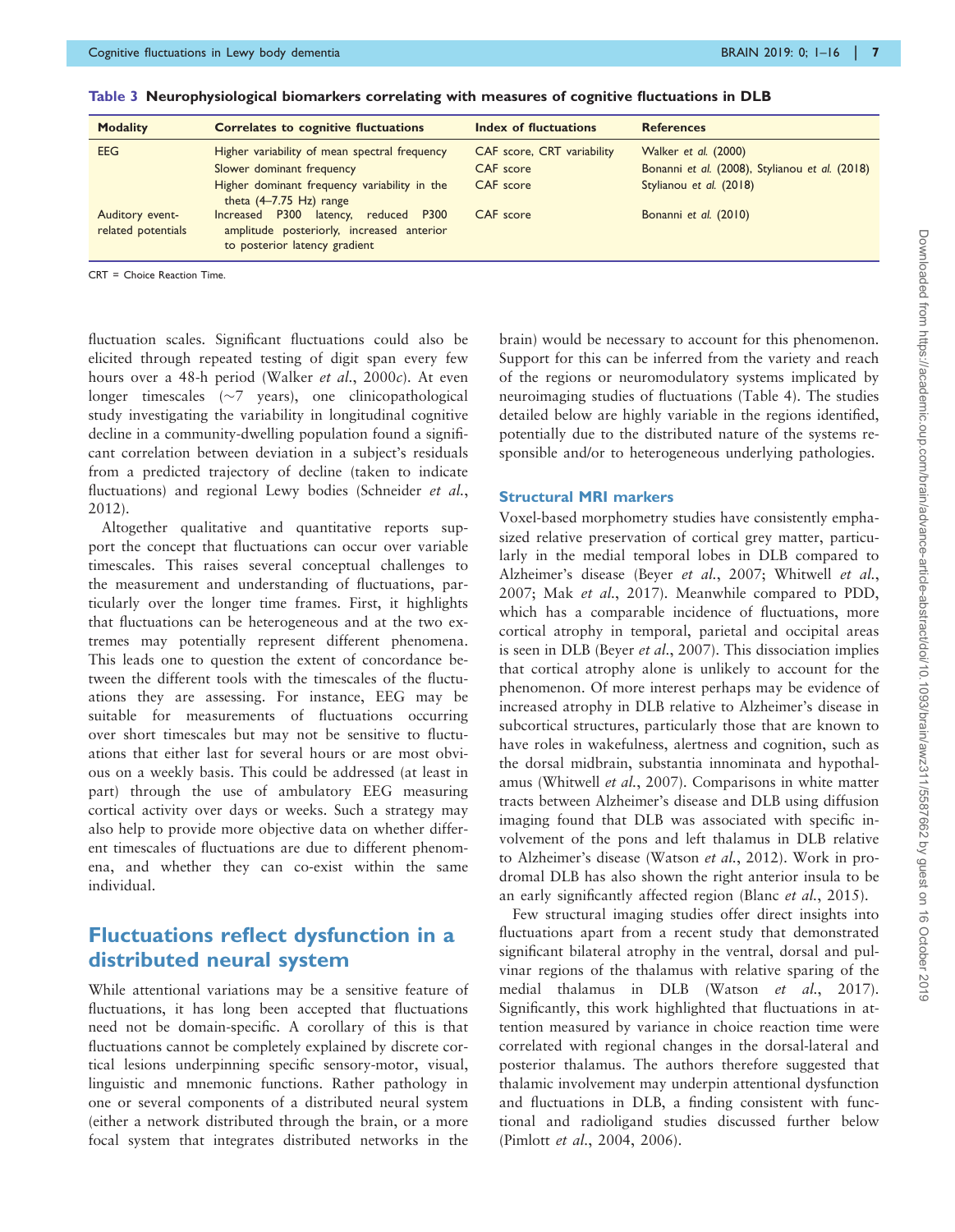#### <span id="page-7-0"></span>Table 4 Fluctuations relate to dysfunction in distributed neural systems

| <b>Region/network</b>   | <b>Modality</b>            | <b>Findings</b>                                                                                                                                                                                                                  | <b>Reference</b>                                   |
|-------------------------|----------------------------|----------------------------------------------------------------------------------------------------------------------------------------------------------------------------------------------------------------------------------|----------------------------------------------------|
| <b>Thalamus</b>         | <b>SPECT</b><br><b>MRS</b> | Increased perfusion of left thalamus with higher CAF score.<br>Lower NAA/tCr and higher tCho/tCr values with higher CAF<br>score.                                                                                                | O'Brien et al. (2005)<br>Delli Pizzi et al. (2015) |
|                         | <b>Diffusion MRI</b>       | No relation between mean diffusivity of connectivity defined<br>thalamic subregions with CAF score.                                                                                                                              | Delli Pizzi et al. (2015)                          |
|                         | <b>Volumetric MRI</b>      | Atrophy in left pulvinar and ventrolateral nucleus associated<br>with variance on CRT task.                                                                                                                                      | Watson et al. (2017)                               |
|                         | rsfMRI                     | Dynamic connectivity between thalamus and cortical (insular,<br>cerebellar, sensorimotor, occipital) networks varies inversely<br>with EEG microstate duration which correlates with MFCS.                                       | Schumacher et al. (2019)                           |
| Occipital cortex        | <b>SPECT</b>               | Decreased bilateral perfusion of left inferior occipital gyrus<br>and right occipital lingual gyrus with increased CAF score.                                                                                                    | O'Brien et al. (2005)                              |
|                         | <b>FDG-PET</b>             | Presence of fluctuations negatively covaried with bilateral oc-<br>cipital metabolism.                                                                                                                                           | Morbelli et al. (2019)                             |
| Basal ganglia           | <b>SPECT</b>               | Increased covariant perfusion in network involving basal gang-<br>lia, cerebellum and SMA with increased CAF score and<br>variance in CRT.                                                                                       | Taylor et al. (2013)                               |
|                         | rsfMRI                     | Higher mean Z-statistic scores across peak regions (left su-<br>perior frontal and left anterior cingulate) in basal ganglia-<br>limbic (thalamus, superior frontal and anterior cingulate)<br>network correlate with CAF score. | Lowther et al. (2014)                              |
|                         |                            | Dynamic connectivity between basal ganglia and cortical<br>(visual, default mode, sensorimotor, motor) networks<br>varies inversely with EEG microstate duration which correl-<br>ates with MFCS.                                | Schumacher et al. (2019)                           |
| Frontal/parietal cortex | rsfMRI                     | Reduced functional connectivity in left frontoparietal cluster,<br>especially involving bilateral pallidum and putamen corre-<br>lated with CAF score.                                                                           | Peraza et al. (2014)                               |
|                         | rsfMRI                     | Reduced functional connectivity between right middle frontal<br>gyrus and right lateral parietal cortex correlated with higher<br>CAF score.                                                                                     | Franciotti et al. (2013)                           |

CRT = Choice Reaction Time task; FDG-PET = <sup>18</sup>fluorodeoxyglucose-PET; NAA = N-acetylaspartate; rsfMRI = resting state functional MRI; SMA = supplementary motor area; SPECT = single photon emission computed tomography; tCho = total choline; tCr = total creatine.

Imaging and molecular findings of neural regions and networks relating to fluctuating cognition in Lewy body dementia.

#### Magnetic resonance spectroscopy and radioligand markers

Given the dynamic nature of cognitive fluctuations, nuclear imaging studies are better suited to investigate fluctuations than more static modalities, such as structural MRI. Perfusion studies using <sup>99m</sup>Tc-HMPAO single photon emission computed tomography (SPECT) were among the first imaging studies to demonstrate differences in patients with fluctuations. In an early study, increased CAF scores were significantly correlated with increased left thalamic perfusion and concurrent decreased inferior occipital perfusion bilaterally [\(O'Brien](#page-14-0) et al., 2005). Using a combination of diffusion imaging and magnetic resonance spectroscopy (MRS) to identify structural and neurochemical differences in subregions of the thalamus projecting to the prefrontal and parieto-occipital cortices, [Delli Pizzi](#page-13-0) et al. (2015) identified changes in thalamocortical connectivity in fluctuating patients. Uniquely, the authors were able to show that alterations in cholinergic metabolites in the right thalamus were not only specific to DLB compared to Alzheimer's disease but could also be associated with the clinical severity of cognitive fluctuations. This is aligned with evidence for thalamic cholinergic denervation in patients with Parkinson's disease, PDD and DLB but not Alzheimer's disease ([Kotagal](#page-14-0) et al.[, 2012](#page-14-0)).

Nuclear studies have also been used to draw inferences regarding functional connectivity between brain regions. Spatial covariance analyses of SPECT perfusion imaging identified a single covariant perfusion network in DLB subjects, which was strongly associated with fluctuations mea-sured using the choice reaction time and CAF ([Taylor](#page-15-0) *et al.*, [2013\)](#page-15-0). This network was characterized by changes in perfusion in the cerebellum, basal ganglia, supplementary motor area and bilateral parietal regions. Very recently, 18-fluorodeoxyglucose PET has shown occipital hypometabolism also to correlate with the presence of fluctuations [\(Morbelli](#page-14-0) et al., 2019).

#### Functional MRI markers

Functional MRI offers enhanced spatial resolution over nuclear studies. Unfortunately, task-based functional MRI has lacked utility in the study of cognitive fluctuations due to the lack of a standard neuropsychological paradigm and the technical difficulty with testing dementia patients in the scanner. Consequently, resting state functional MRI (rsfMRI) has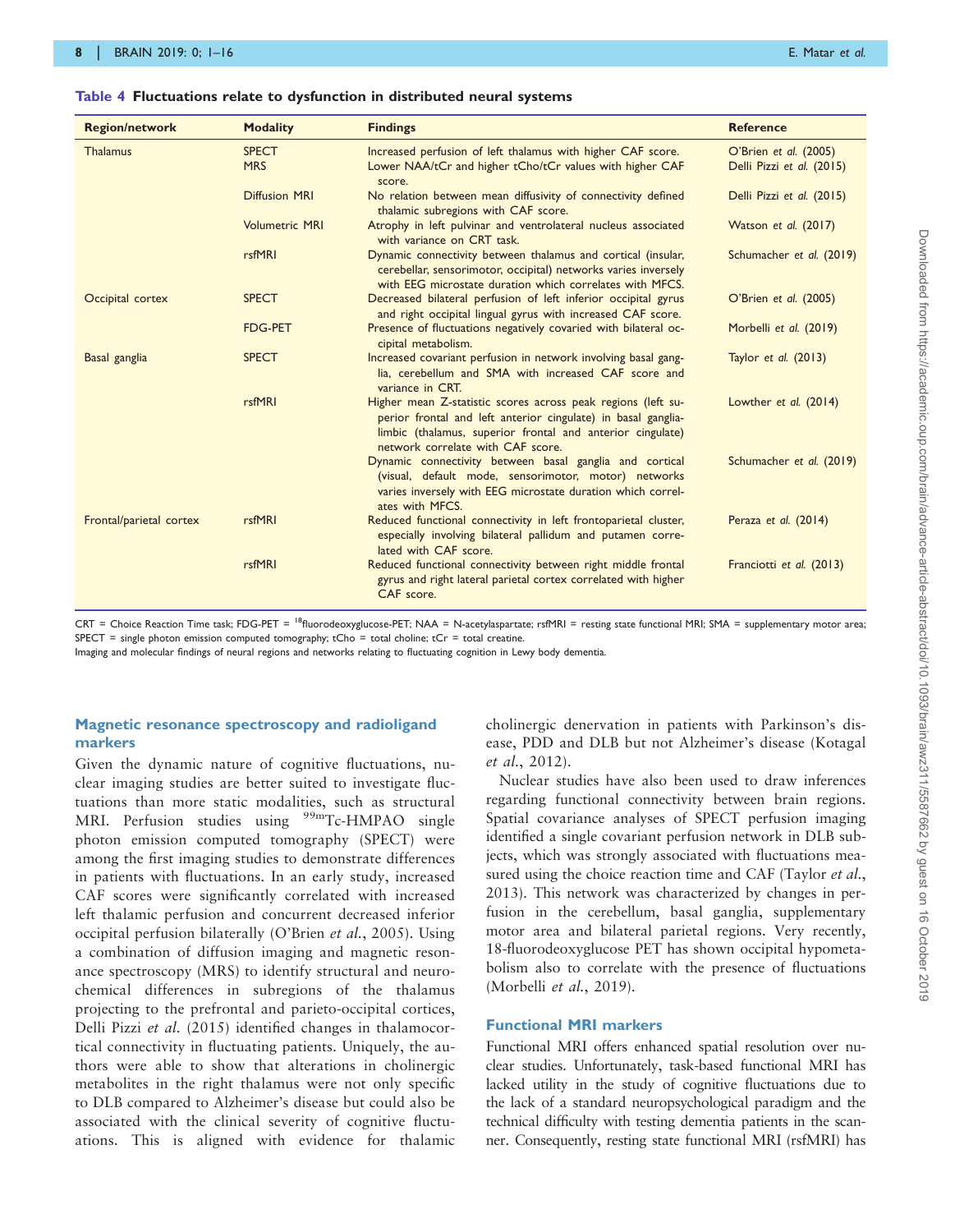<span id="page-8-0"></span>

Figure 1 Overview of current methods for assessing and investigating cognitive fluctuations illuminates key heuristics that should be accounted for by pathophysiological models of fluctuations. Disrupted attentional processing is a sensitive neuropsychometric measure of fluctuations and seems to be affected early prior to other, more regionally localized cognitive domains. Fluctuations occur over multiple timescales, having been found to correlate with physiological variations detected in the order of seconds (e.g. EEG, functional MRI), through to changes in global cognitive and functional measures (e.g. Montreal Cognitive Assessment) that can be appreciated at timescales of months to even years. This heterogeneity limits the insights into mechanisms of fluctuations gained by the use any single tool that only reflect variations thin a specific range of time. Different phenotypes of fluctuations suggest dysfunction in a distributed neural system, emphasizing the need to consider the large-scale network-level influences of pathologically affected neural regions. Disrupted sleep and arousal, which are processes subserved by distributed neural systems, characterize fluctuations that are shown in the figure to occur along an axis of unconscious to conscious brain states. Fluctuations occur most frequently in and typify Lewy body dementias, thus the pathological substrate underlying this symptom must be especially influenced by Lewy body pathology.

been the default method for investigating changes in functional brain connectivity in DLB patients.

Many rsfMRI studies highlight the default mode network (DMN)—a collection of brain regions normally active at rest and showing decreased activity during the performance of tasks and orienting of attention to external stimuli ([Raichle and Snyder, 2007\)](#page-14-0). Connectivity within the DMN has been shown to be affected in Alzheimer's disease, with particular vulnerability noted in the posterior cingulate and precuneus ([Minoshima](#page-14-0) et al., 1997; [Buckner](#page-13-0) et al., 2005; [Binnewijzend](#page-13-0) et al., 2014). Studies in patients with fluctuations defined by the CAF and concordant EEG abnormalities have failed to identify a significant relationship between the fluctuations and DMN connectivity ([Franciotti](#page-13-0) et al., 2013; Peraza et al.[, 2014\)](#page-14-0). In DLB generally some studies have shown increased DMN connectivity ([Galvin](#page-13-0) et al., 2011; Kenny et al.[, 2012](#page-14-0)), while others have shown reduced connectivity [\(Lowther](#page-14-0) et al., [2014](#page-14-0)) or no change [\(Franciotti](#page-13-0) et al., 2013; [Peraza](#page-14-0) et al., [2014](#page-14-0); [Schumacher](#page-14-0) et al., 2018). This suggests that Alzheimer's disease-type pathology may influence DMN connectivity more than Lewy pathology.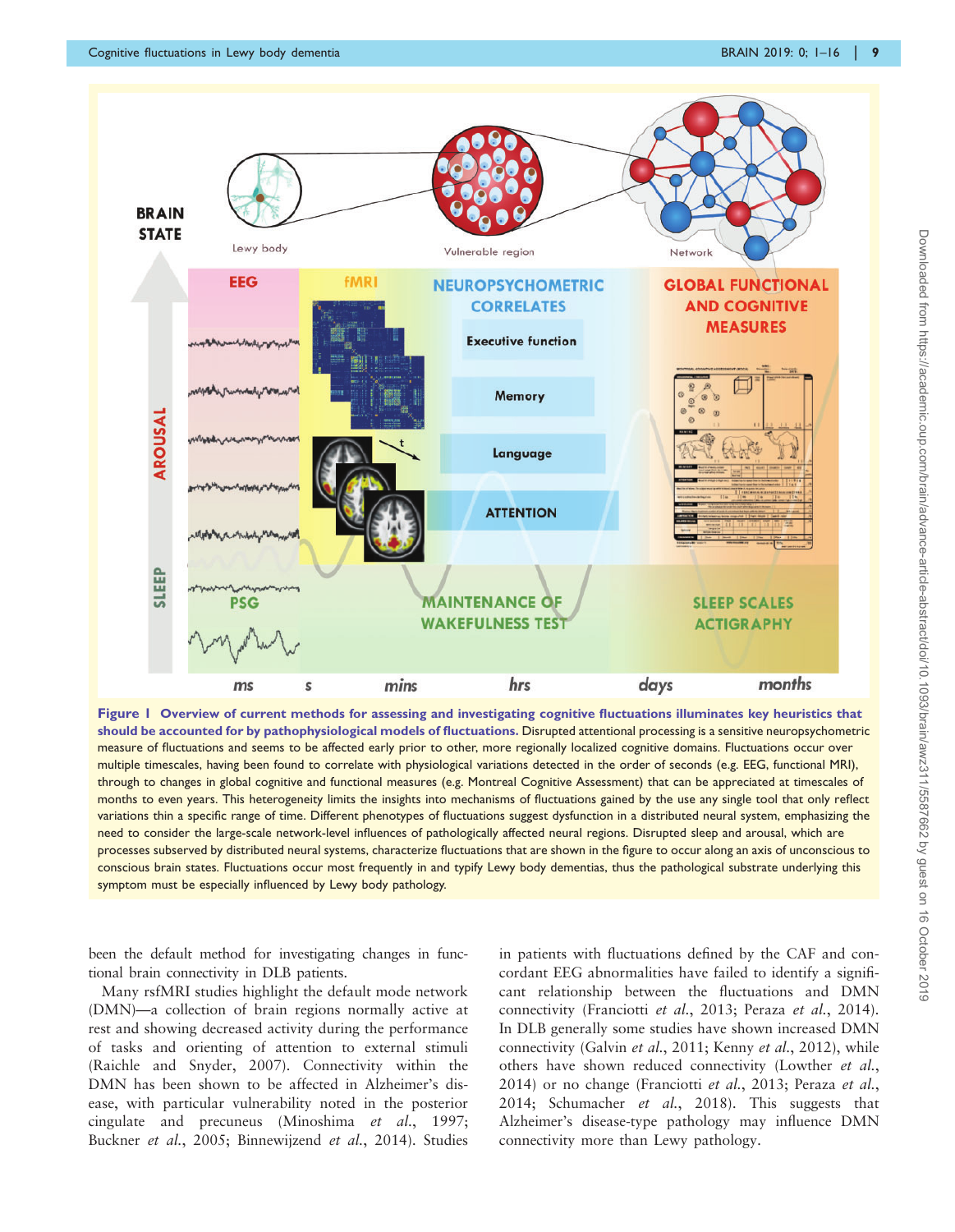Lewy pathology is known to concentrate in the anterior cingulate cortex (Braak et al.[, 2003;](#page-13-0) Kövari et al.[, 2003\)](#page-14-0), and greater connectivity in the left superior frontal region and anterior cingulate cortex (forming part of the basalganglia-thalamic network) was found to positively correlate with CAF score and overall severity of motor parkinsonism [\(Lowther](#page-14-0) et al., 2014). An abnormal increase in connectivity between anterior cingulate cortex and temporal pole networks (despite reduced within-network connectivity in both these networks) has led to the suggestion that the anterior cingulate cortex may be a focal point of disruption to functional connectivity in DLB ([Schumacher](#page-14-0) et al., [2018](#page-14-0)). By regressing the CAF score to resting state connectivity, fluctuations were significantly associated with desynchronization of regions associated with the left frontoparietal network, elements of which have been implicated in salience detection and orienting of attention (Eckert et al.[, 2009](#page-13-0)), consistent with a broader reduction in functional connectivity in DLB ([Schumacher](#page-14-0) et al., [2018](#page-14-0)).

These imaging findings add weight to the notion that fluctuations arise as a result of one or several regions of pathology within a distributed neural network/s or system/s. Moreover, the functional imaging studies emphasize the importance of considering the dynamics of the system when investigating fluctuations. In a significant effort to address this directly, a recent study has been able to demonstrate a link between altered dynamic connectivity between subcortical (basal ganglia and thalamic) and large-scale rsfMRI networks in DLB with changes in timing of EEG microstates recorded in the same patients [\(Schumacher](#page-15-0) et al., 2019). The finding of a correlation between slowing of EEG microstates and cognitive fluctuation severity (MFCS, although not CAF or OFS) offers dynamic functional connectivity as a promising tool for exploring and understanding the neural basis of fluctuations.

#### Limitations of neuroimaging

In spite of the insights gained, there are a number of challenges to be overcome with respect to the understanding of fluctuations through neuroimaging, such as the inherent limitations of these technologies (e.g. insufficient temporal resolution; and inadequate visualization of skull base structures such as the brainstem where the relevant pathology may be present) as well as the difficulty of reconciling methodological differences between studies. Given the intrinsic relation between fluctuations and Lewy body pathology, one needs to be careful in inferring causality from correlational neuroimaging data that may be affected by unmeasured confounders (e.g. degree of concomitant Alzheimer pathology). Additionally, the transient and intermittent nature of fluctuations may mean that any relevant neural events may be missed in the relatively brief time permitted in the scanner. Multimodal approaches using a combination of neuroimaging, targeted behavioural paradigms and prolonged ambulatory electrophysiological

measurement (ideally concurrently) may be required to circumvent such issues in future work.

### Disordered sleep and arousal characterize fluctuations in dementia with Lewy bodies

The most consistent finding amongst recent clinical studies is that disturbances of arousal seem to be the most specific feature of the fluctuations observed in Lewy body dementias. Compared to Alzheimer's disease and vascular dementia, the fluctuations in DLB and PDD are more frequently associated with daytime somnolence and drowsiness [\(Ferman](#page-13-0) et al., 2004; Bliwise et al.[, 2011](#page-13-0); Lee [et al.](#page-14-0), [2014;](#page-14-0) [Chwiszczuk](#page-13-0) et al., 2016; [Cagnin](#page-13-0) et al., 2017), implicating circuitry regulating sleep and wakefulness. The complex pathways controlling these processes are distributed in diffusely projecting neural systems that include key regions such as the thalamus, which have already been implicated in fluctuations by imaging [\(Table 4\)](#page-7-0) and pathological data in DLB [\(Zhong](#page-15-0) et al., 2011; [Erskine](#page-13-0) et al., 2017).

Sleep disturbance is recognized as an important symptom affecting the quality of life in patients with DLB (Lee *[et al.](#page-14-0)*, [2018\)](#page-14-0). Efforts over the past decade investigating sleep in DLB have been mostly focused on the role of RBD as a specific and diagnostically important marker of Lewy body pathology ([Boeve, 2013\)](#page-13-0). It is now well recognized that RBD is highly prevalent in patients with DLB (seen in up to 80%) and has been shown to be the strongest prodromal marker of the disorder (Ferman et al.[, 2011](#page-13-0)). Polysomnography-confirmed RBD predicts a synucleinbased disorder on post-mortem in  $>90\%$  of cases [\(Boeve](#page-13-0) et al.[, 2013\)](#page-13-0). These features led to the incorporation of RBD as a core feature of DLB in the most recent iteration of the diagnostic criteria ([McKeith](#page-14-0) et al., 2017). The manifestation of RBD is thought to arise from pathology in numerous brainstem nuclei situated in the pons and caudal medulla [\(Boeve, 2013](#page-13-0)), which overlap with the structures involved in the regulation of sleep states and wakefulness [\(Scammell](#page-14-0) et al., 2017). The relatively high prevalence of both RBD and fluctuations supports a possible underlying pathological relationship, which has been supported by a recent clinical study demonstrating a correlation between the presence of RBD and severity of fluctuations according to the CAF in patients with DLB [\(Cagnin](#page-13-0) et al., 2017).

Although commonly reported in the clinic, other areas of sleep disturbance in DLB have not been as extensively investigated. Excessive daytime sleep/hypersomnolence is recognized as a supportive feature of DLB and fluctuations especially, occurring at a higher rate in Lewy body disorders compared to other conditions [\(Bliwise](#page-13-0) et al., 2011; [Ferman](#page-13-0) et al., 2014; [Videnovic](#page-15-0) et al., 2014; [Cagnin](#page-13-0) et al., [2017\)](#page-13-0). In addition, DLB patients also commonly suffer from other nocturnal symptoms including urinary dysfunction, periodic leg movements, and frequent unexplained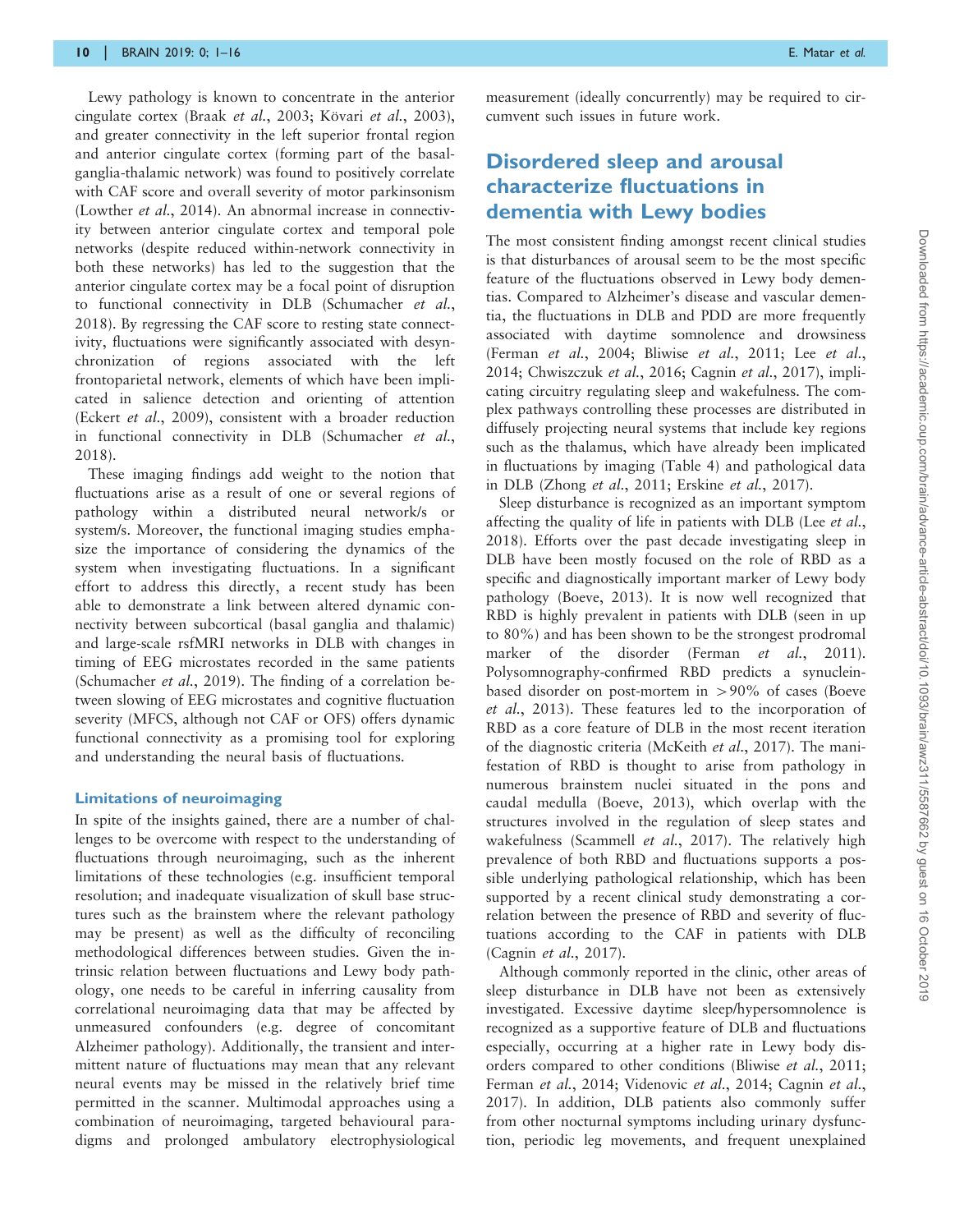arousals that can affect sleep quality (Pao et al.[, 2013; Pillai](#page-14-0) [and Leverenz, 2017](#page-14-0)). Polysomnographic findings affirm these clinical features, with DLB patients exhibiting more fragmented sleep and significantly reduced sleep efficiency, total sleep time and slow-wave sleep compared to other synucleinopathies ([Bugalho](#page-13-0) et al., 2019).

Unfortunately, attempts to objectively assess the relationship between sleep disturbance and excessive daytime somnolence with attentional fluctuations in DLB have been limited. One study found that fluctuations in alertness, measured using polysomnography-based Maintenance of Wakefulness Test, did not relate to fluctuations on the cognitive performance of a digit span task over that same time period ([Bliwise](#page-13-0) *et al.*, 2014). This led the authors to suggest that fluctuations in cognition might be independent of fluctuations of alertness, thus speaking to the possible existence of different phenotypes of fluctuations. However, this was derived from a small sample of DLB patients whose variations (sleep latency) did not greatly differ from Parkinson's disease patients. It is also uncertain whether this translates to the other subjective and objective measures of fluctuations mentioned above.

The dearth of studies in relation to sleep dysfunction and fluctuations in DLB highlights an important and potentially fruitful avenue of further research. A combination of clinical, polysomnographic, electrophysiological and imaging approaches paired with neuropathological validation may yield further insights into the neuroanatomical and pathophysiological processes that may underlie arousal disturbance and cognitive fluctuations.

## A pathophysiological framework for cognitive fluctuations

To date, astute clinical observations have led to an agreement regarding their importance in DLB, yet an understanding of the fundamental neurobiological mechanisms are lacking. Our present review of fluctuations has illuminated key heuristics ([Fig. 1\)](#page-8-0) that should be addressed by any mechanistic model of fluctuations.

We suggest that the most parsimonious framework that satisfies these conditions considers fluctuations as arising from the disordered switching of the brain states that subserve the continuum of sleep through to attentive arousal ([Harris and Thiele, 2011;](#page-13-0) [Lee and Dan, 2012; McCormick](#page-14-0) et al.[, 2015\)](#page-14-0). Transitions in brain states are defined by specific changes in local and global patterns of cortical activity (i.e. 'cortical states'), which accompany corresponding changes in behaviour ([Zagha and McCormick, 2014](#page-15-0)). The most natural and best studied example of this is the transition between wake and sleep, which is characterized by a profound shift in the EEG from desynchronized low amplitude, fast frequency rhythms to more synchronized slower frequencies characterizing non-REM (NREM) sleep ([Scammell](#page-14-0) et al., 2017). Likewise, fluctuations in neuronal activity and behavioural performance also occur within the waking state in normal individuals [\(McGinley](#page-14-0) *et al.*, 2015) and there is growing recognition that spontaneous changes in cortical activity denotes variations in performance across a range of cognitive tasks particularly those targeting psychomotor vigilance and selective attention ([Weissman](#page-15-0) et al., 2006; Boly et al.[, 2007; Fox and](#page-13-0) [Raichle, 2007](#page-13-0); [Palva and Palva, 2011;](#page-14-0) [Esterman](#page-13-0) et al., [2013; He, 2013\)](#page-13-0). As with cognitive fluctuations in Lewy body dementia, fluctuations of cortical states have been observed to occur over a variety of timescales from milliseconds/seconds (e.g. the shift from sleep to wake) through to hours/days (e.g. changes in responsiveness with increasing sleep pressure or metabolic influences) [\(Vyazovskiy](#page-15-0) et al.[, 2013](#page-15-0); Lewis et al.[, 2015](#page-14-0)).

Multiple brain regions and neurotransmitter/neuromodulatory pathways have been shown to play an important role in the transitions and maintenance of cortical states ([Lee and Dan, 2012\)](#page-14-0). Specifically, studies have emphasized the importance of ascending projections from monaminergic (e.g. noradrenergic) and cholinergic cell groups in the brainstem and basal forebrain, orexinergic neurons in the lateral hypothalamus, thalamocortical circuits and cortical neurons themselves in the regulation of cortical states (for reviews, see [Lee and Dan, 2012; Scammell](#page-14-0) et al.[, 2017](#page-14-0)). Thus, consideration of this framework yields a number of candidate pathological targets that would account for the emergence of cognitive fluctuations and offers testable predictions relating to their clinical detection [\(Fig. 2](#page-11-0)).

At short timescales, aberrant switching between normal cortical desynchronization and arousal to inappropriate synchronization and reduced attention/arousal would translate to an intermittent or persistent increase in low frequency activity (delta-theta) on EEG either locally or globally during a fluctuation. Interestingly, altered timing of EEG microstates in this manner has in fact been recently demonstrated in DLB patients [\(Schumacher](#page-15-0) et al., 2019). At the level of large-scale network disruption, imbalances between the ascending cholinergic and noradrenergic arousal systems would likely reduce the ability of the brain to dynamically coordinate the network-level reconfigurations that form the basis of cognitive function [\(Shine, 2019](#page-15-0)). Consequently, future experimental paradigms that recruit patients for functional MRI scanning during an episode of a fluctuation may find reduced topological flexibility of large-scale networks in patients during fluctuations and DLB. Along these lines, pupil diameter, which has long been used in humans as a marker of cognitive load and alertness [\(Kahneman and](#page-14-0) [Beatty, 1966](#page-14-0); Iriki et al.[, 1996](#page-13-0); Alnaes et al.[, 2014\)](#page-12-0), has recently been shown in rodents to track rapid fluctuations of cortical state during wakefulness with tight coupling to brainstem noradrenergic and cholinergic activity ([Reimer](#page-14-0) et al.[, 2014](#page-14-0), [2016](#page-14-0)). Pupillometry may therefore be a useful tool for confirming the role of these systems in cognitive fluctuations and indeed for their clinical detection, which may be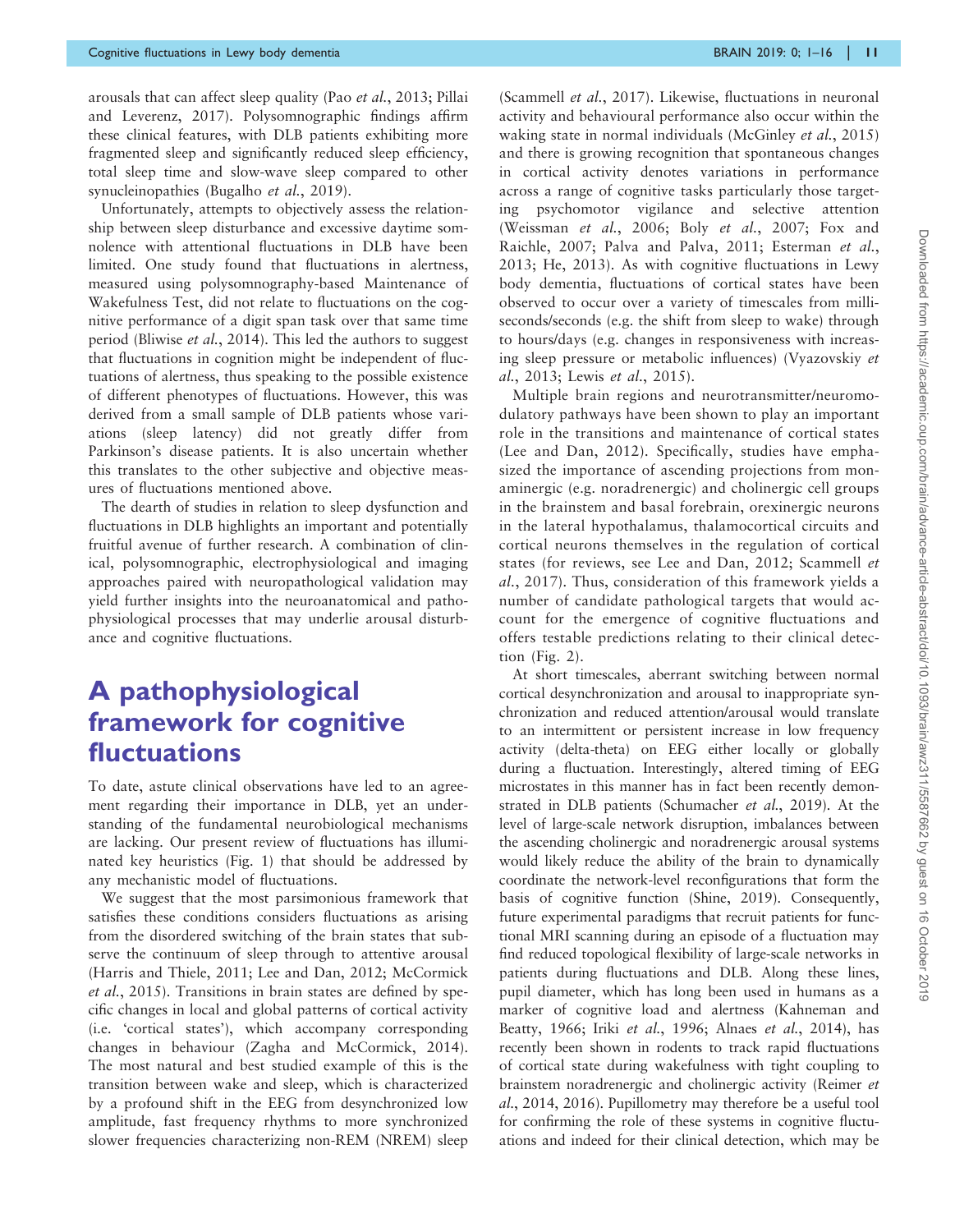<span id="page-11-0"></span>

Figure 2 A pathophysiological framework of cognitive fluctuations as dysregulation of cortical states. Cortical state transitions are regulated by multiple neural pathways traversing brainstem nuclei, hypothalamus, basal forebrain, thalamus and cortex. Pathology in various neuromodulatory cell groups in these regions, or disruption of thalamo-cortical or cortico-cortical connections may be candidate mechanisms for cognitive fluctuations. This framework yields several potential methods for the detection and investigation of fluctuations in clinical and research settings, respectively. Disturbed balance in neuromodulatory systems during a fluctuation (in particular acetylcholine and noradrenaline) would manifest as altered pupillary dynamics as measured by pupillometry and changes in the connectivity and topological dynamics of large-scale networks on functional MRI. EEG, and particularly high-density ambulatory EEG, would be useful to detect changes in cortical states with expected slowing and synchronization in both local and global populations of neurons. Based on this framework, the dependence of the above circuits on regulating sleep suggests potential dysregulation of a number of sleep-related measures (right) such as altered sleep stage cycling and timing in patients with fluctuations. Vulnerability to increasing sleep pressure, which is reflected in cortical state changes during sleep deprivation, may be associated with altered dissipation of slow wave power during sleep. Disordered phase and amplitude of normal chronobiological rhythms (far right) may also vary in time in patients with fluctuations at longer time scales. BF = basal forebrain; LH = lateral hypothalamus.

marked by the loss of phasic dilation during a cognitive task. Lastly, circadian factors and homeostatic sleep mechanisms are known to interact directly with systems controlling cortical states [\(Morin, 2013](#page-14-0); [Scammell](#page-14-0) et al., 2017). Sleep studies therefore provide an important avenue of exploration for cognitive fluctuations that, as we have reviewed, are characterized by excessive daytime somnolence. As suggested above, cognitive fluctuations may reflect dysregulation of these systems and occur in parallel with altered timing or amplitude of circadian gene expression or changes in phase of melatonin secretion. Sleep pressure is reflected by the lowfrequency power  $(< 8$  Hz) of EEG, which accumulates exponentially in wake and dissipates during the following

episode of sleep (Dijk et al.[, 1987\)](#page-13-0). DLB/PDD patients who experience fluctuations may be especially vulnerable to increasing sleep pressure, and it may be possible to trigger fluctuations for diagnostic or experimental purposes by sleep deprivation.

## Overview and future directions

In the past three decades, cognitive fluctuations have remained among the most enigmatic and least understood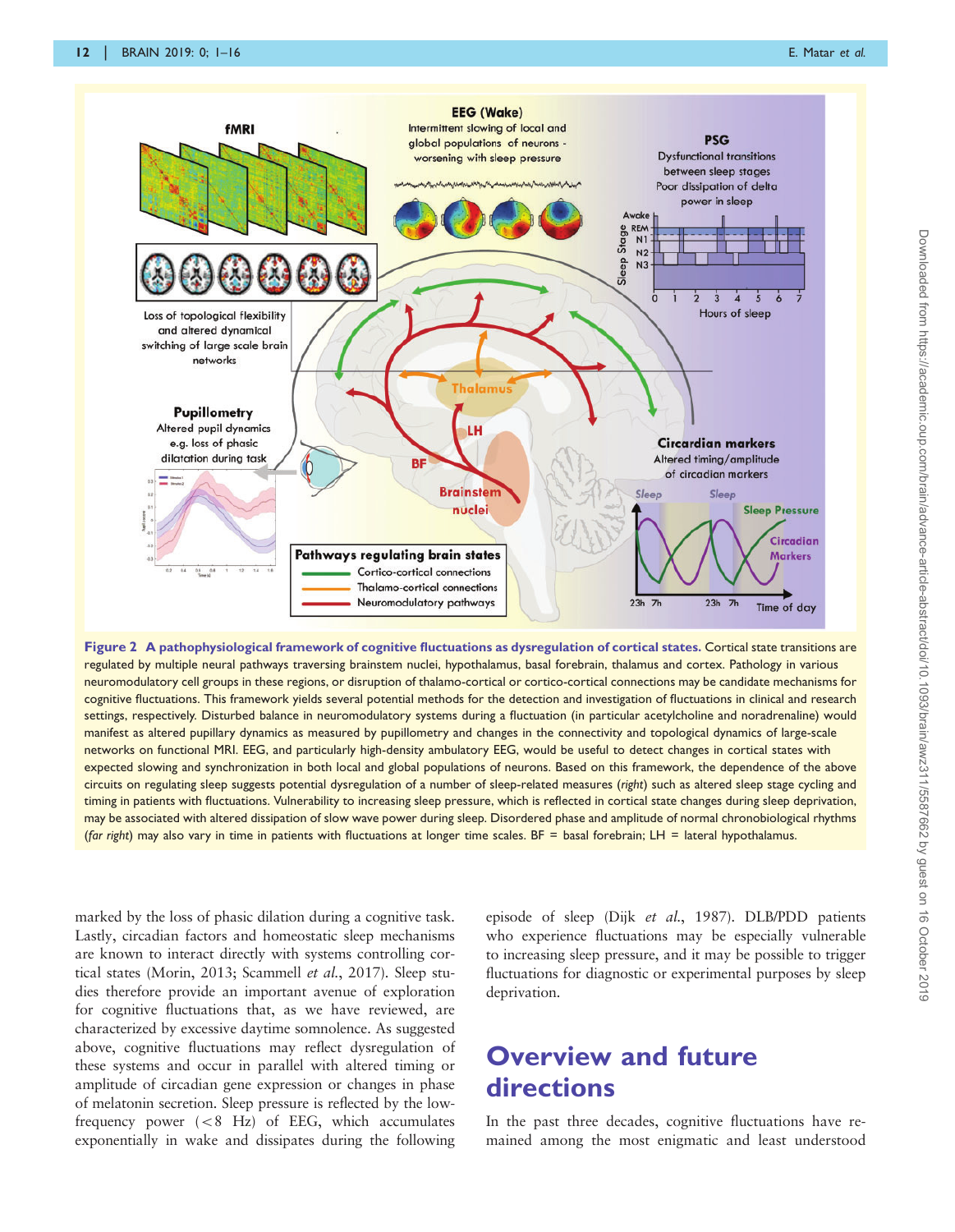<span id="page-12-0"></span>core symptoms of Lewy body dementias. Despite early recognition of its importance, translation of key clinical insights into underlying mechanisms and treatments for this symptom have failed to progress. In order to advance the field, we have reviewed the available literature to highlight several key features of fluctuations that should be taken into account by any comprehensive mechanistic model of fluctuations. Based on these, a broad pathophysiological framework is presented that will hopefully motivate future work and lead to better understanding and clinical detection of fluctuations.

In this process, several questions emerge that need to be considered in future studies. For example, does the heterogeneity of phenotype and timescales of cognitive fluctuations imply different categories of fluctuations with separate underlying mechanisms? Present testing paradigms do not distinguish between different forms of fluctuations both in patient selection and in measurement of severity. As a result, certain experimental protocols that may be more relevant to one form of fluctuations (such as EEG for short fluctuations) may be insensitive to others (such as resting state and event-related functional MRI for longer fluctuations). Thus, one suggestion may be to expand the nomenclature surrounding fluctuations and develop new or modify existing research scales that explicitly distinguish between the different phenotypes of fluctuations either based on timescale (short—minutes/seconds to long hours or more) or their phenotype (e.g. global cognition/ arousal versus specific domain) or both. Another key consideration of future experimentation demonstrated by the lack of findings from structural imaging studies are the limitations of studying a transient and unpredictable functional event. It may be that the biological signature of fluctuations may only be present during the ictal period itself and could therefore be missed during the period of testing. Along these lines, timely testing of the phenomenon may require tools where prolonged, ambulatory recording is possible, such as ambulatory EEG or new or yet to be developed wearable technologies. Home testing by the carer using mobile applications may also be useful.

Ultimately, pathophysiological models together with refined and targeted modes of experimentation will lead to more reliable objective markers of fluctuations. Objective markers will be necessary for clinicians who are making determination of a patient's degree of cognitive decline for diagnostic and capacity determining purposes as it is well-known that patients can often present well in clinic as a function of a current fluctuation ([Trachsel](#page-15-0) et al., [2015\)](#page-15-0). An understanding of the underlying mechanisms may shed light on vulnerable circuitry affected by Lewy body pathology that may be targeted by symptomatic treatments. Finally, objective biomarkers will likely improve clinical detection and diagnosis of DLB but may also have utility in prodromal stages for identification of patients at risk and stratification into disease-modifying trials. It is hoped that the present synthesis can be a

viable starting platform for the new ideas and additional work required to achieve these goals.

### Funding

ForeFront is a collaborative research group at the Brain and Mind Centre University of Sydney supported by a NHMRC Dementia Team Grant (#1095127). E.M. is a recipient of scholarships from the National Health and Medical Research Council (NHMRC), the Australian and New Zealand Association of Neurologists (Gwen James Fellowship). G.M.H. is a NHMRC Senior Principal Research Fellow (#1079679). S.J.G.L. is supported by a NHMRC-Australian Research Council Dementia Research Development fellowship. The work is supported by the Sydney Research Excellence Initiative 2020 grant.

### Competing interests

The authors report no competing interests.

### References

- Alnaes D, Sneve MH, Espeseth T, Endestad T, van de Pavert SH, Laeng B. Pupil size signals mental effort deployed during multiple object tracking and predicts brain activity in the dorsal attention network and the locus coeruleus. J Vis 2014; 14. pii: 1.
- Andersson M, Hansson O, Minthon L, Rosen I, Londos E. Electroencephalogram variability in dementia with lewy bodies, Alzheimer's disease and controls. Dement Geriatr Cogn Disord 2008; 26: 284–90.
- Babiloni C, Del Percio C, Lizio R, Noce G, Lopez S, Soricelli A, et al. Abnormalities of resting-state functional cortical connectivity in patients with dementia due to Alzheimer's and Lewy body diseases: an EEG study. Neurobiol Aging 2018; 65: 18–40.
- Bachman D, Rabins P. "Sundowning" and other temporally associated agitation states in dementia patients. Ann Rev Med 2006; 57: 499– 511.
- Ballard C, O'Brien J, Gray A, Cormack F, Ayre G, Rowan E, et al. Attention and fluctuating attention in patients with dementia with Lewy bodies and Alzheimer disease. Arch Neurol 2001a; 58: 977– 82.
- Ballard C, O'Brien J, Morris CM, Barber R, Swann A, Neill D, et al. The progression of cognitive impairment in dementia with Lewy bodies, vascular dementia and Alzheimer's disease. Int J Geriatr Psychiatry 2001b; 16: 499–503.
- Ballard C, O'Brien J, Tovee M. Qualitative performance characteristics differentiate dementia with Lewy bodies and Alzheimer's disease. J Neurol Neurosurg Psychiatry 2002; 72: 565–6.
- Ballard C, Walker M, O'Brien J, Rowan E, McKeith I. The characterisation and impact of 'fluctuating' cognition in dementia with Lewy bodies and Alzheimer's disease. Int J Geriatr Psychiatry 2001c; 16: 494–8.
- Ballard CG, Ayre G, O'Brien J, Sahgal A, McKeith IG, Ince PG, et al. Simple standardised neuropsychological assessments aid in the differential diagnosis of dementia with Lewy bodies from Alzheimer's disease and vascular dementia. Dement Geriatr Cogn Disord 1999;  $10: 104-8.$
- Beyer MK, Larsen JP, Aarsland D. Gray matter atrophy in Parkinson disease with dementia and dementia with Lewy bodies. Neurology 2007; 69: 747–54.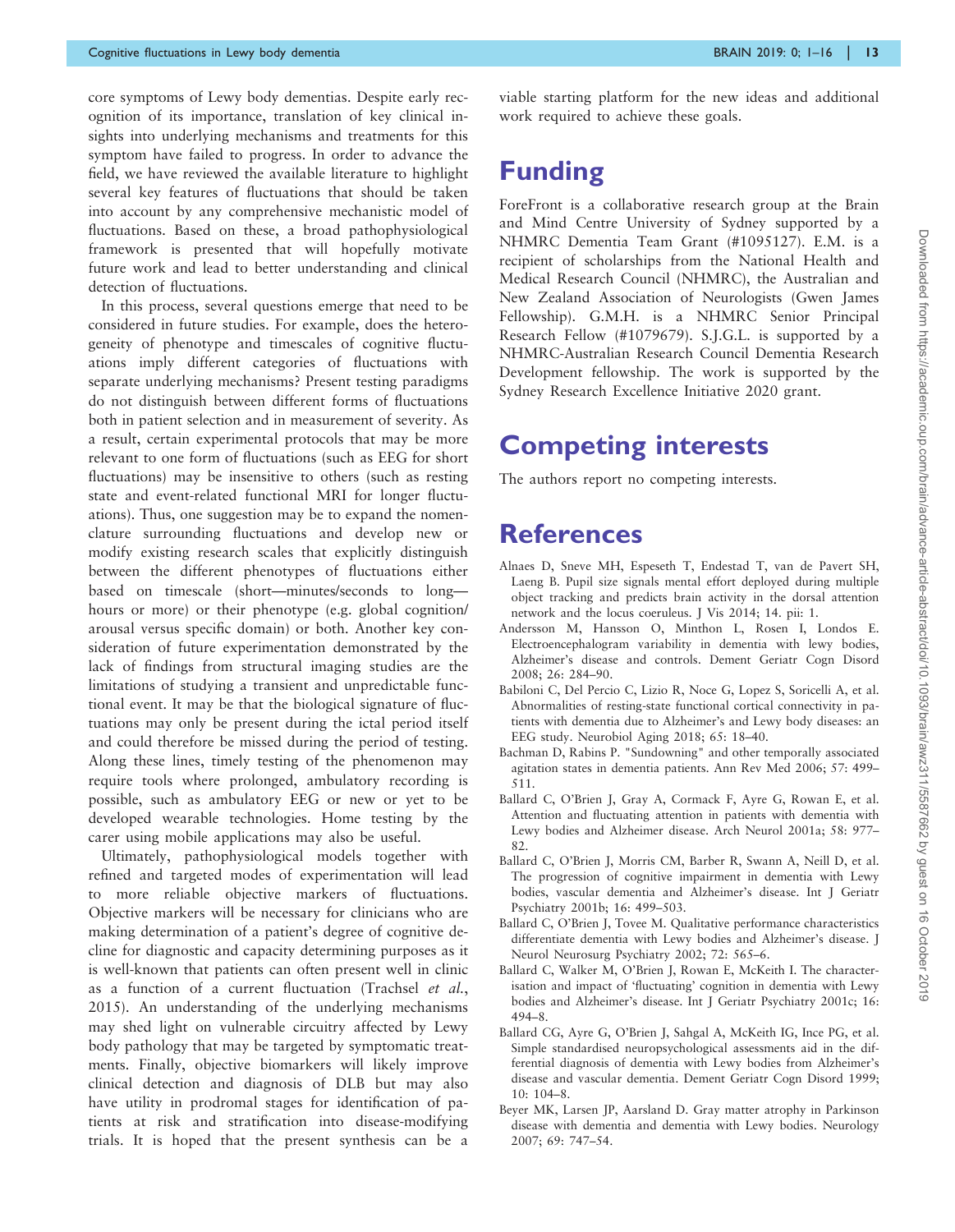- <span id="page-13-0"></span>Binnewijzend MA, Kuijer JP, van der Flier WM, Benedictus MR, Moller CM, Pijnenburg YA, et al. Distinct perfusion patterns in Alzheimer's disease, frontotemporal dementia and dementia with Lewy bodies. Eur Radiol 2014; 24: 2326–33.
- Blanc F, Colloby SJ, Philippi N, de Petigny X, Jung B, Demuynck C, et al. Cortical thickness in dementia with lewy bodies and Alzheimer's disease: a comparison of prodromal and dementia stages. PLoS One 2015; 10: e0127396.
- Bliwise DL, Mercaldo ND, Avidan AY, Boeve BF, Greer SA, Kukull WA. Sleep disturbance in dementia with Lewy bodies and Alzheimer's disease: a multicenter analysis. Dement Geriatr Cogn Disord 2011; 31: 239–46.
- Bliwise DL, Scullin MK, Trotti LM. Fluctuations in cognition and alertness vary independently in dementia with Lewy bodies. Mov Disord 2014; 29: 83–9.
- Boeve BF. Idiopathic REM sleep behaviour disorder in the development of Parkinson's disease. Lancet Neurol 2013; 12: 469–82.
- Boeve BF, Dickson DW, Duda JE, Ferman TJ, Galasko DR, Galvin JE, et al. Arguing against the proposed definition changes of PD. Mov Disord 2016; 31: 1619–22.
- Boeve BF, Silber MH, Ferman TJ, Lin SC, Benarroch EE, Schmeichel AM, et al. Clinicopathologic correlations in 172 cases of rapid eye movement sleep behavior disorder with or without a coexisting neurologic disorder. Sleep Med 2013; 14: 754–62.
- Boly M, Balteau E, Schnakers C, Degueldre C, Moonen G, Luxen A, et al. Baseline brain activity fluctuations predict somatosensory perception in humans. Proc Natl Acad Sci USA 2007; 104: 12187–92.
- Bonanni L, Thomas A, Tiraboschi P, Perfetti B, Varanese S, Onofrj M. EEG comparisons in early Alzheimer's disease, dementia with Lewy bodies and Parkinson's disease with dementia patients with a 2-year follow-up. Brain 2008; 131 (Pt 3): 690–705.
- Bonanni L, Franciotti R, Onofrj V, Anzellotti F, Mancino E, Monaco D, et al. Revisiting P300 cognitive studies for dementia diagnosis: Early dementia with Lewy bodies (DLB) and Alzheimer disease (AD). Neurophysiol Clin 2010; 40: 255–65.
- Braak H, Del Tredici K, Rub U, de Vos RA, Jansen Steur EN, Braak E. Staging of brain pathology related to sporadic Parkinson's disease. Neurobiol Aging 2003; 24: 197–211.
- Bradshaw J, Saling M, Hopwood M, Anderson V, Brodtmann A. Fluctuating cognition in dementia with Lewy bodies and Alzheimer's disease is qualitatively distinct. J Neurol Neurosurg Psychiatry 2004; 75: 382–7.
- Briel RC, McKeith IG, Barker WA, Hewitt Y, Perry RH, Ince PG, et al. EEG findings in dementia with Lewy bodies and Alzheimer's disease. J Neurol Neurosurg Psychiatry 1999; 66: 401–3.
- Buckner RL, Snyder AZ, Shannon BJ, LaRossa G, Sachs R, Fotenos AF, et al. Molecular, structural, and functional characterization of Alzheimer's disease: evidence for a relationship between default activity, amyloid, and memory. J Neurosci 2005; 25: 7709–17.
- Bugalho P, Salavisa M, Marto JP, Borbinha C, Alves L. Polysomnographic data in Dementia with Lewy Bodies: correlation with clinical symptoms and comparison with other alpha-synucleinopathies. Sleep Med 2019; 55: 62–8.
- Byrne EJ, Lennox G, Lowe J, Godwin-Austen RB. Diffuse Lewy body disease: clinical features in 15 cases. J Neurol Neurosurg Psychiatry 1989; 52: 709–17.
- Byrne EJ, Lowe J, Godwin-Austen RB, Arie T, Jones R. Dementia and Parkinson's disease associated with diffuse cortical Lewy bodies. Lancet 1987; 1: 501.
- Cagnin A, Fragiacomo F, Camporese G, Turco M, Busse C, Ermani M, et al. Sleep-wake profile in dementia with lewy bodies, Alzheimer's disease, and normal aging. J Alzheimers Dis 2017; 55: 1529–36.
- Chwiszczuk L, Breitve M, Hynninen M, Gjerstad MD, Aarsland D, Rongve A. Higher frequency and complexity of sleep disturbances in dementia with lewy bodies as compared to Alzheimer's disease. Neurodegener Dis 2016; 16: 152–60.
- Collerton D, Burn D, McKeith I, O'Brien J. Systematic review and meta-analysis show that dementia with Lewy bodies is a visual-

perceptual and attentional-executive dementia. Dement Geriatr Cogn Disord 2003; 16: 229–37.

- Dauwan M, van Dellen E, van Boxtel L, van Straaten ECW, de Waal H, Lemstra AW, et al. EEG-directed connectivity from posterior brain regions is decreased in dementia with Lewy bodies: a comparison with Alzheimer's disease and controls. Neurobiol Aging 2016; 41: 122–9.
- Delli Pizzi S, Franciotti R, Taylor JP, Thomas A, Tartaro A, Onofrj M, et al. Thalamic involvement in fluctuating cognition in dementia with lewy bodies: magnetic resonance evidences. Cereb Cortex 2015; 25: 3682–9.
- Dijk DJ, Beersma DG, Daan S, Bloem GM, Van den Hoofdakker RH. Quantitative analysis of the effects of slow wave sleep deprivation during the first 3 h of sleep on subsequent EEG power density. Eur Arch Psychiatry Neurol Sci 1987; 236: 323–8.
- Doran M, Larner AJ. EEG findings in dementia with Lewy bodies causing diagnostic confusion with sporadic Creutzfeldt-Jakob disease. Eur J Neurol 2004; 11: 838–41.
- Eckert MA, Menon V, Walczak A, Ahlstrom J, Denslow S, Horwitz A, et al. At the heart of the ventral attention system: the right anterior insula. Hum Brain Mapp 2009; 30: 2530–41.
- Erskine D, Thomas AJ, Attems J, Taylor JP, McKeith IG, Morris CM, et al. Specific patterns of neuronal loss in the pulvinar nucleus in dementia with lewy bodies. Mov Disord 2017; 32: 414–22.
- Esterman M, Noonan SK, Rosenberg M, Degutis J. In the zone or zoning out? Tracking behavioral and neural fluctuations during sustained attention. Cereb Cortex 2013; 23: 2712–23.
- Ferman TJ, Boeve BF, Smith GE, Lin SC, Silber MH, Pedraza O, et al. Inclusion of RBD improves the diagnostic classification of dementia with Lewy bodies. Neurology 2011; 77: 875–82.
- Ferman TJ, Smith GE, Boeve BF, Ivnik RJ, Petersen RC, Knopman D, et al. DLB fluctuations: specific features that reliably differentiate DLB from AD and normal aging. Neurology 2004; 62: 181–7.
- Ferman TJ, Smith GE, Dickson DW, Graff-Radford NR, Lin SC, Wszolek Z, et al. Abnormal daytime sleepiness in dementia with Lewy bodies compared to Alzheimer's disease using the Multiple Sleep Latency Test. Alzheimers Res Ther 2014; 6: 76.
- Fox MD, Raichle ME. Spontaneous fluctuations in brain activity observed with functional magnetic resonance imaging. Nat Rev Neurosci 2007; 8: 700–11.
- Franciotti R, Falasca NW, Bonanni L, Anzellotti F, Maruotti V, Comani S, et al. Default network is not hypoactive in dementia with fluctuating cognition: an Alzheimer disease/dementia with Lewy bodies comparison. Neurobiol Aging 2013; 34: 1148–58.
- Galvin JE, Price JL, Yan Z, Morris JC, Sheline YI. Resting bold fMRI differentiates dementia with Lewy bodies vs Alzheimer disease. Neurology 2011; 76: 1797–803.
- Gibb WR, Esiri MM, Lees AJ. Clinical and pathological features of diffuse cortical Lewy body disease (Lewy body dementia). Brain 1987; 110 (Pt 5): 1131–53.
- Gibb WR, Lees AJ. Lewy body disease. Neurology 1989; 39: 878–9.
- Hansen L, Salmon D, Galasko D, Masliah E, Katzman R, DeTeresa R, et al. The Lewy body variant of Alzheimer's disease: a clinical and pathologic entity. Neurology 1990; 40: 1–8.
- Harris KD, Thiele A. Cortical state and attention. Nat Rev Neurosci 2011; 12: 509–23.
- He BJ. Spontaneous and task-evoked brain activity negatively interact. J Neurosci 2013; 33: 4672–82.
- Ikeda K, Hori A, Bode G. Progressive dementia with "diffuse Lewytype inclusions' in cerebral cortex. A case report. Arch Psychiatr Nervenkr (1970) 1980; 228: 243–8.
- Iriki A, Tanaka M, Iwamura Y. Attention-induced neuronal activity in the monkey somatosensory cortex revealed by pupillometrics. Neurosci Res 1996; 25: 173–81.
- Jellinger KA, Korczyn AD. Are dementia with Lewy bodies and Parkinson's disease dementia the same disease? BMC Med 2018; 16: 34.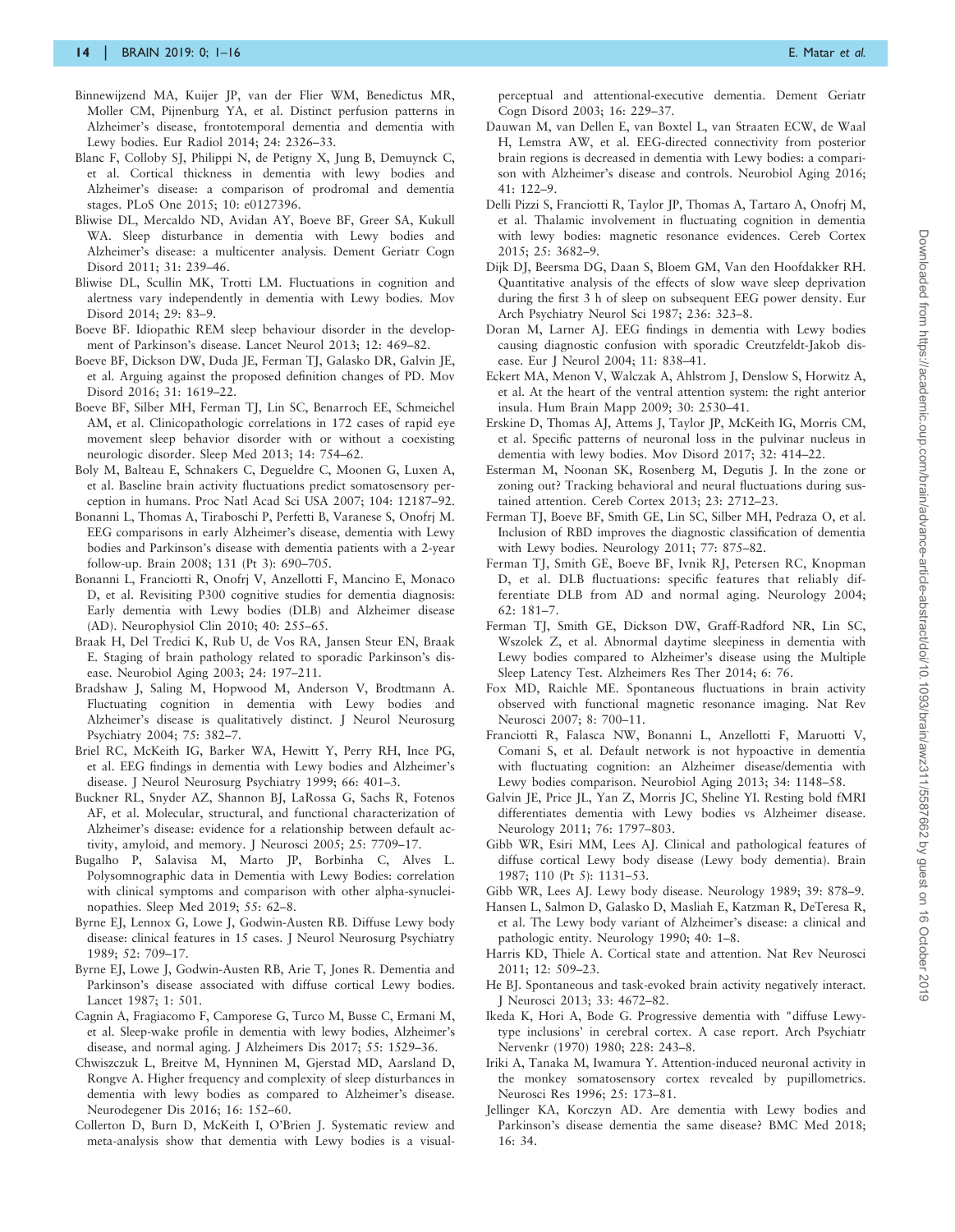- <span id="page-14-0"></span>Kahneman D, Beatty J. Pupil diameter and load on memory. Science (New York, NY) 1966; 154: 1583–5.
- Kai T, Asai Y, Sakuma K, Koeda T, Nakashima K. Quantitative electroencephalogram analysis in dementia with Lewy bodies and Alzheimer's disease. J Neurol Sci 2005; 237: 89–95.
- Kenny ER, Blamire AM, Firbank MJ, O'Brien JT. Functional connectivity in cortical regions in dementia with Lewy bodies and Alzheimer's disease. Brain 2012; 135 (Pt 2): 569–81.
- Kosaka K, Matsushita M, Oyanagi S, Mehraein P. [A cliniconeurophathological study of the "Lewy body disease"]. Seishin shinkeigaku zasshi = Psychiatria et neurologia Japonica 1980; 82: 292–311.
- Kotagal V, Muller ML, Kaufer DI, Koeppe RA, Bohnen NI. Thalamic cholinergic innervation is spared in Alzheimer disease compared to parkinsonian disorders. Neurosci Lett 2012; 514: 169–72.
- Kövari E, Gold G, Herrmann FR, Canuto A, Hof PR, Bouras C, et al. Lewy body densities in the entorhinal and anterior cingulate cortex predict cognitive deficits in Parkinson's disease. Acta Neuropathologica 2003; 106: 83–8.
- Lee CY, Cheng SJ, Lin HC, Liao YL, Chen PH. Quality of life in patients with dementia with lewy bodies. Behav Neurol 2018; 2018: 8320901.
- Lee DR, McKeith I, Mosimann U, Ghosh-Nodial A, Grayson L, Wilson B, et al. The dementia cognitive fluctuation scale, a new psychometric test for clinicians to identify cognitive fluctuations in people with dementia. Am J Geriatr Psychiatry 2014; 22: 926–35.
- Lee DR, Taylor JP, Thomas AJ. Assessment of cognitive fluctuation in dementia: a systematic review of the literature. Int J Geriatr Psychiatry 2012; 27: 989–98.
- Lee SH, Dan Y. Neuromodulation of brain states. Neuron 2012; 76: 209–22.
- Lewis LD, Voigts J, Flores FJ, Schmitt LI, Wilson MA, Halassa MM, et al. Thalamic reticular nucleus induces fast and local modulation of arousal state. eLife 2015; 4: e08760.
- Lowther ER, O'Brien JT, Firbank MJ, Blamire AM. Lewy body compared with Alzheimer dementia is associated with decreased functional connectivity in resting state networks. Psychiatry Res 2014; 223: 192–201.
- Mak E, Gabel S, Su L, Williams GB, Arnold R, Passamonti L, et al. Multi-modal MRI investigation of volumetric and microstructural changes in the hippocampus and its subfields in mild cognitive impairment, Alzheimer's disease, and dementia with Lewy bodies. Int Psychogeriatr 2017; 29: 545–55.
- McCormick DA, McGinley MJ, Salkoff DB. Brain state dependent activity in the cortex and thalamus. Curr Opin Neurobiol 2015; 31: 133–40.
- McGinley MJ, Vinck M, Reimer J, Batista-Brito R, Zagha E, Cadwell CR, et al. Waking state: rapid variations modulate neural and behavioral responses. Neuron 2015; 87: 1143–61.
- McKeith IG, Boeve BF, Dickson DW, Halliday G, Taylor JP, Weintraub D, et al. Diagnosis and management of dementia with Lewy bodies: Fourth consensus report of the DLB Consortium. Neurology 2017; 89: 88–100.
- McKeith IG, Galasko D, Kosaka K, Perry EK, Dickson DW, Hansen LA, et al. Consensus guidelines for the clinical and pathologic diagnosis of dementia with Lewy bodies (DLB): report of the consortium on DLB international workshop. Neurology 1996; 47: 1113–24.
- McKeith IG, Perry RH, Fairbairn AF, Jabeen S, Perry EK. Operational criteria for senile dementia of Lewy body type (SDLT). Psychol Med 1992; 22: 911–22.
- Minoshima S, Giordani B, Berent S, Frey KA, Foster NL, Kuhl DE. Metabolic reduction in the posterior cingulate cortex in very early Alzheimer's disease. Ann Neurol 1997; 42: 85–94.
- Morbelli S, Chincarini A, Brendel M, Rominger A, Bruffaerts R, Vandenberghe R, et al. Metabolic patterns across core features in dementia with lewy bodies. Ann Neurol 2019; 85: 715–25.
- Morin LP. Neuroanatomy of the extended circadian rhythm system. Exp Neurol 2013; 243: 4–20.
- Muthukrishna M, Henrich J. A problem in theory. Nat Hum Behav 2019; 3: 221–9.
- O'Brien JT, Firbank MJ, Mosimann UP, Burn DJ, McKeith IG. Change in perfusion, hallucinations and fluctuations in consciousness in dementia with Lewy bodies. Psychiatry Res 2005; 139: 79– 88.
- Onofrj M, Thomas A, Iacono D, Luciano AL, Di Iorio A. The effects of a cholinesterase inhibitor are prominent in patients with fluctuating cognition: a part 3 study of the main mechanism of cholinesterase inhibitors in dementia. Clin Neuropharmacol 2003; 26: 239–51.
- Palva JM, Palva S. Roles of multiscale brain activity fluctuations in shaping the variability and dynamics of psychophysical performance. Progr Brain Res 2011; 193: 335–50.
- Pao WC, Boeve BF, Ferman TJ, Lin SC, Smith GE, Knopman DS, et al. Polysomnographic findings in dementia with Lewy bodies. Neurologist 2013; 19: 1–6.
- Peraza LR, Cromarty R, Kobeleva X, Firbank MJ, Killen A, Graziadio S, et al. Electroencephalographic derived network differences in Lewy body dementia compared to Alzheimer's disease patients. Sci Rep 2018; 8: 4637.
- Peraza LR, Kaiser M, Firbank M, Graziadio S, Bonanni L, Onofrj M, et al. fMRI resting state networks and their association with cognitive fluctuations in dementia with Lewy bodies. Neuroimage Clin 2014; 4: 558–65.
- Perry RH, Irving D, Blessed G, Perry EK, Fairbairn AF. Clinically and neuropathologically distinct form of dementia in the elderly. Lancet 1989; 1: 166.
- Pillai JA, Leverenz JB. Sleep and neurodegeneration: a critical appraisal. Chest 2017; 151: 1375–86.
- Pimlott SL, Piggott M, Ballard C, McKeith I, Perry R, Kometa S, et al. Thalamic nicotinic receptors implicated in disturbed consciousness in dementia with Lewy bodies. Neurobiol Dis 2006; 21: 50–6.
- Pimlott SL, Piggott M, Owens J, Greally E, Court JA, Jaros E, et al. Nicotinic acetylcholine receptor distribution in Alzheimer's disease, dementia with Lewy bodies, Parkinson's disease, and vascular dementia: in vitro binding study using 5-[(125)i]-a-85380. Neuropsychopharmacology 2004; 29: 108–16.
- Postuma RB, Berg D, Stern M, Poewe W, Olanow CW, Oertel W, et al. MDS clinical diagnostic criteria for Parkinson's disease. Mov Disord 2015; 30: 1591–601.
- Raichle ME, Snyder AZ. A default mode of brain function: a brief history of an evolving idea. Neuroimage 2007; 37: 1083–90; discussion 97–9.
- Reimer J, Froudarakis E, Cadwell CR, Yatsenko D, Denfield GH, Tolias AS. Pupil fluctuations track fast switching of cortical states during quiet wakefulness. Neuron 2014; 84: 355–62.
- Reimer J, McGinley MJ, Liu Y, Rodenkirch C, Wang Q, McCormick DA, et al. Pupil fluctuations track rapid changes in adrenergic and cholinergic activity in cortex. Nat Commun 2016; 7: 13289.
- Robertsson B, Blennow K, Gottfries CG, Wallin A. Delirium in dementia. Int J Geriatr Psychiatry 1998; 13: 49–56.
- Roman GC, Tatemichi TK, Erkinjuntti T, Cummings JL, Masdeu JC, Garcia JH, et al. Vascular dementia: diagnostic criteria for research studies. Report of the NINDS-AIREN International Workshop. Neurology 1993; 43: 250–60.
- Scammell TE, Arrigoni E, Lipton JO. Neural circuitry of wakefulness and sleep. Neuron 2017; 93: 747–65.
- Schneider JA, Arvanitakis Z, Yu L, Boyle PA, Leurgans SE, Bennett DA. Cognitive impairment, decline and fluctuations in older community-dwelling subjects with Lewy bodies. Brain 2012; 135 (Pt 10): 3005–14.
- Schumacher J, Peraza LR, Firbank M, Thomas AJ, Kaiser M, Gallagher P, et al. Functional connectivity in dementia with Lewy bodies: a within- and between-network analysis. Hum Brain Mapp 2018; 39: 1118–29.